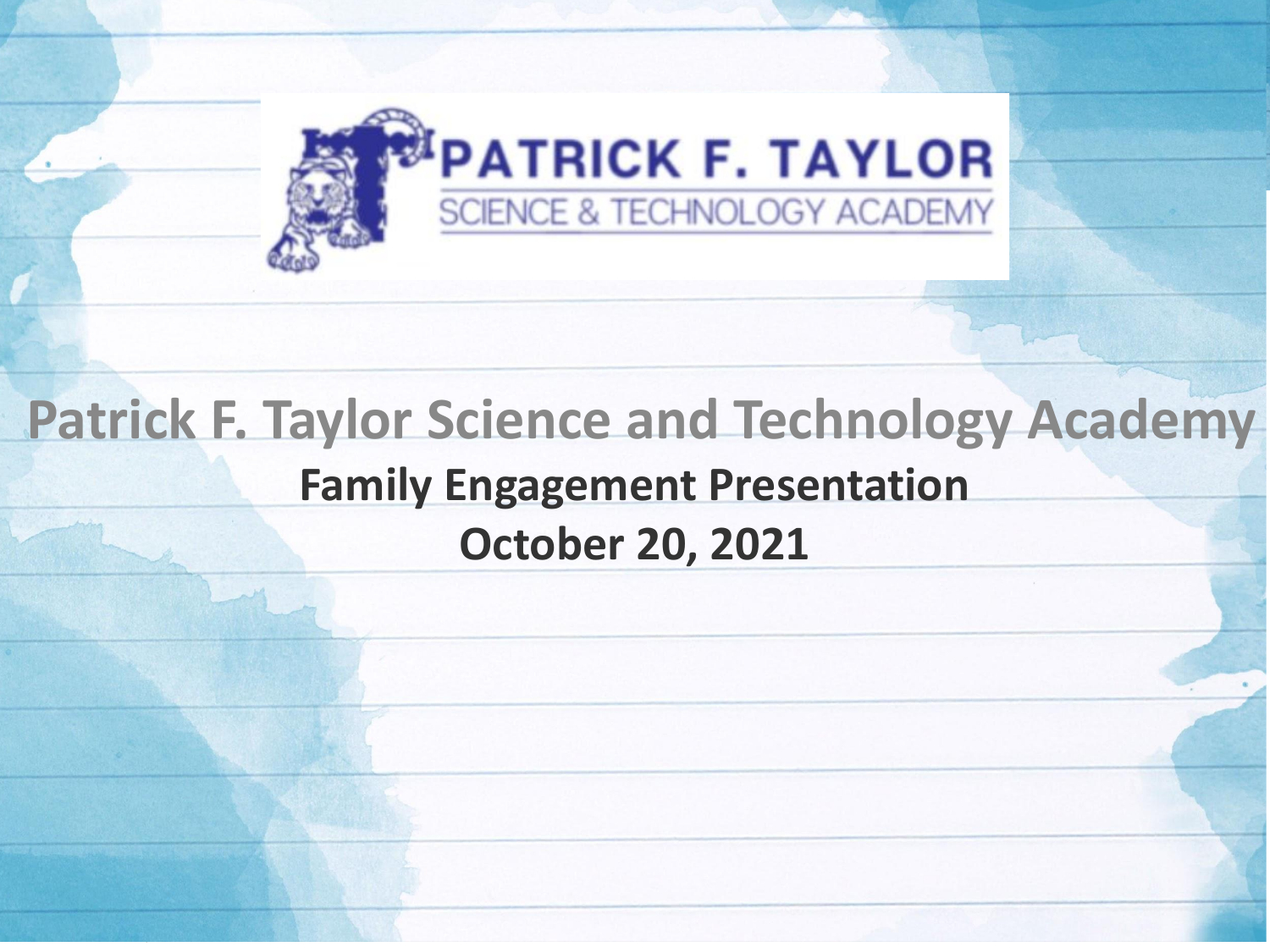### • What is Title I?

- Parent's Rights Under Title I
- Parent Involvement Plan
- School-Parent Compact
- Student Achievement Data
- Title I Funds
- Appendix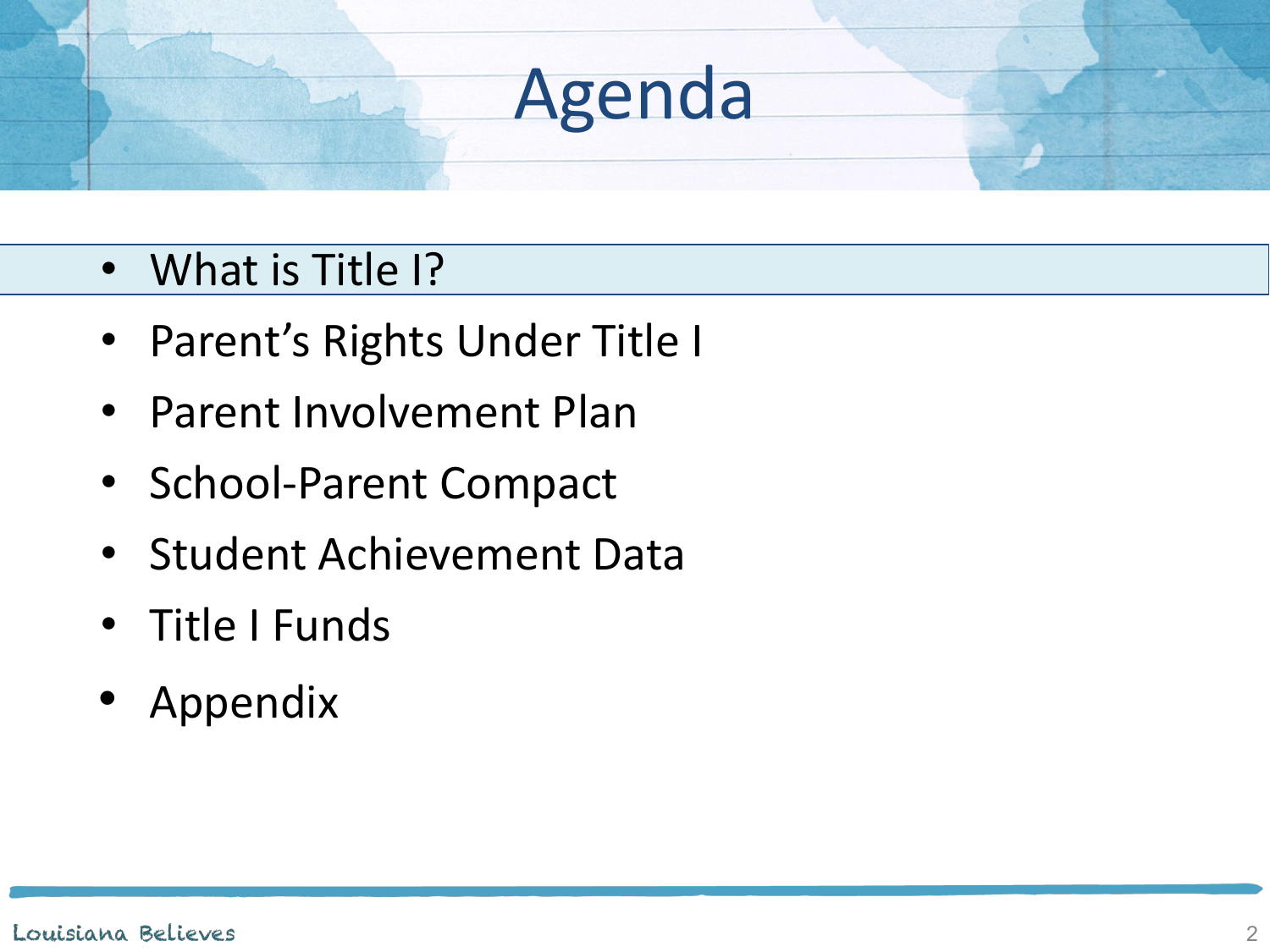## What is Title 1?

All Title I schools are required to hold an Annual Title I meeting at the beginning of each school year to….

- Inform parents/guardians about Title I programming, and
- Share how parents/guardians can become involved and participate in the Title I program.

### **Title I is used:**

- To improve education for schoolwide programs in all core subjects
- To provide students a well-rounded education as defined by the school's plan
- To support advanced learning opportunities for struggling students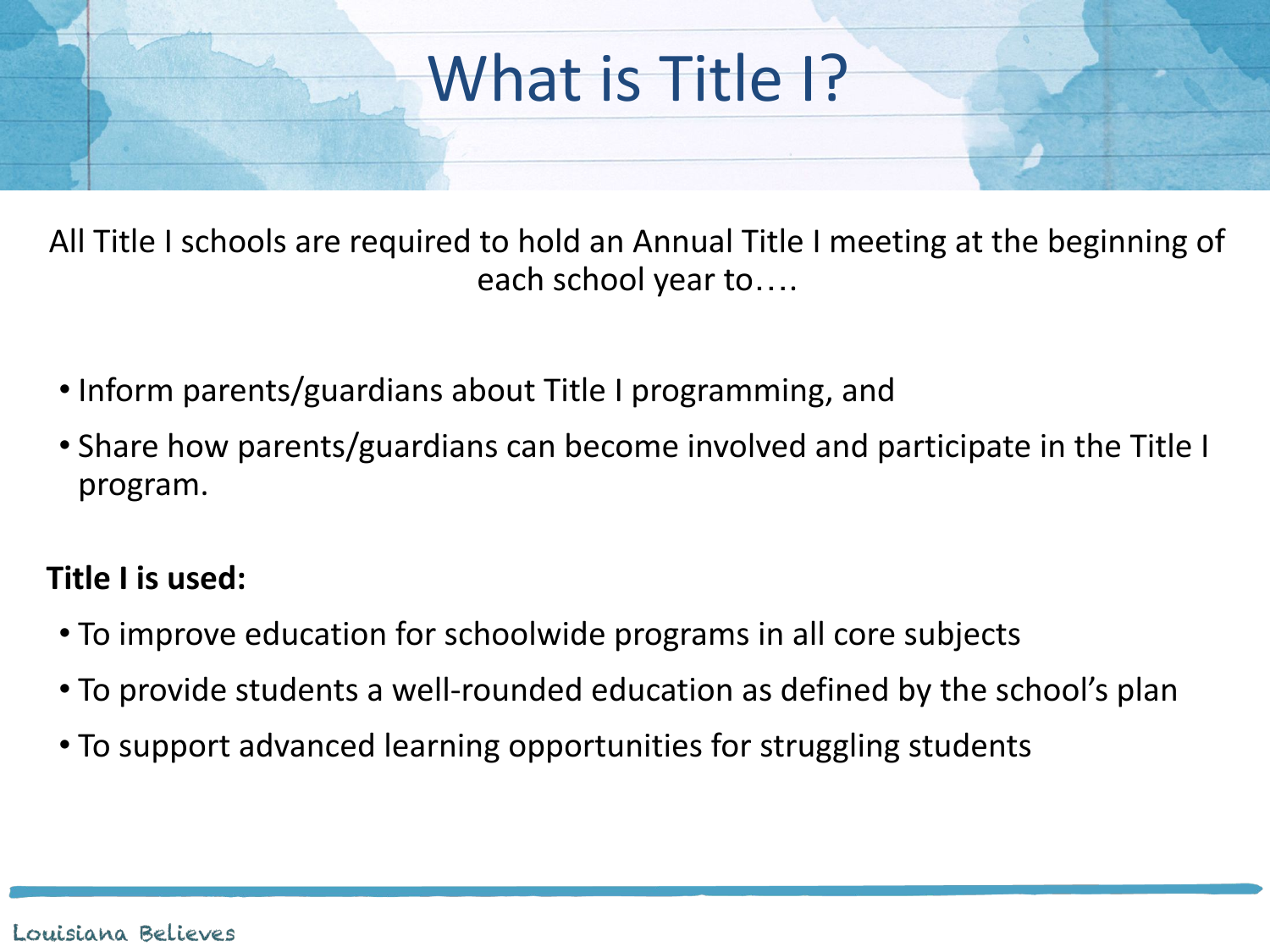## Goals of Title I

#### **School's Vision: Middle School Vision**

Our vision is to be a middle school whose students accept responsibility as full participants in the school culture to ensure individual and collective success in our advanced STEAM curriculum in order to prepare all students for our accelerated high school.

#### **High School Vision**

Our vision is to be a top 10 nationally ranked high school where students take ownership of the school culture by demonstrating resilience in an accelerated curriculum which will ensure success for all students. Our students will have an influential impact as leaders at their institutions of higher learning and in the global community.

#### **School's Mission:**

The mission of Patrick F. Taylor Science & Technology Academy is to provide a rigorous learning environment that assures college-readiness, while fostering leadership and encouraging community involvement for all students.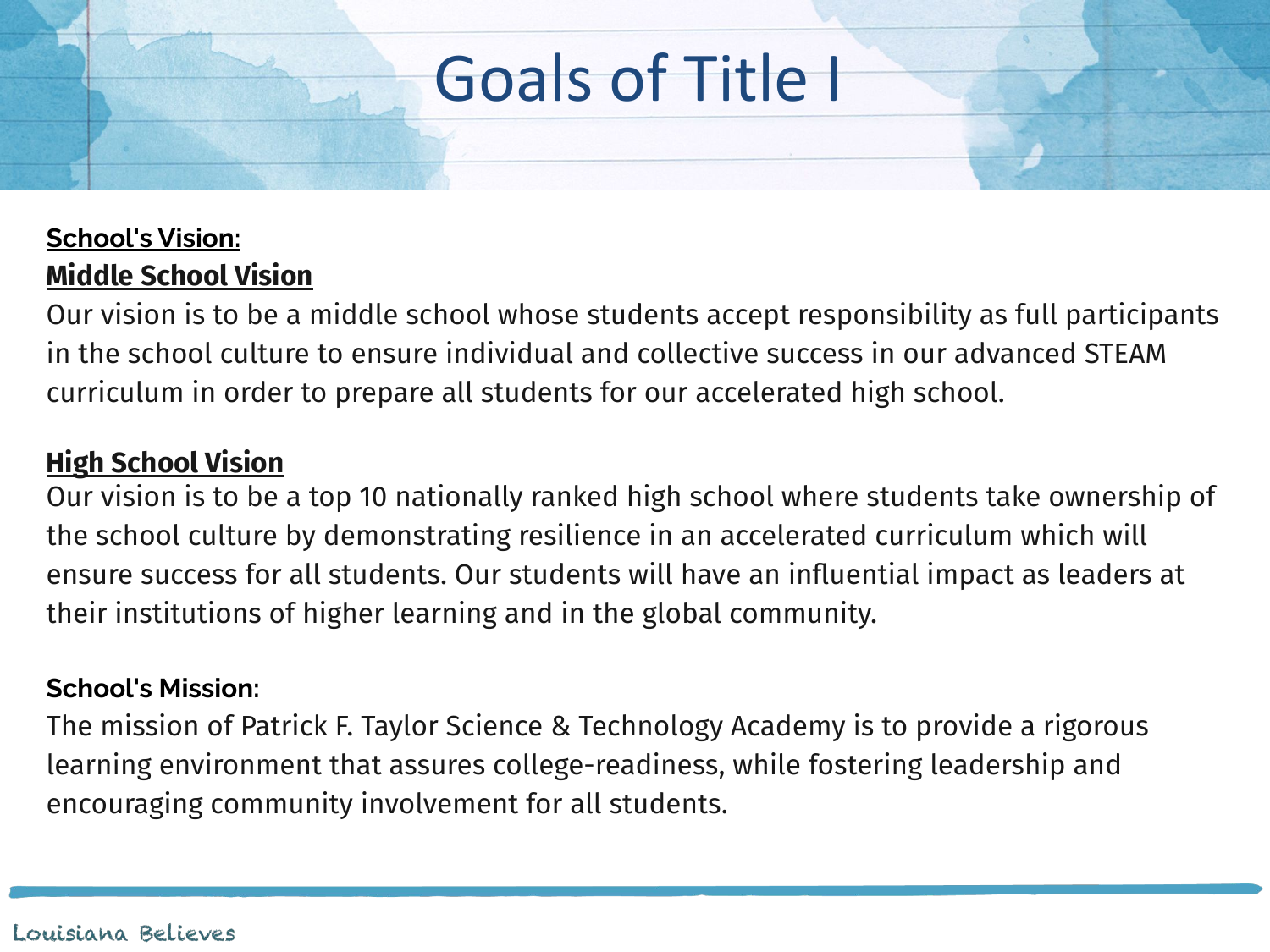## Goals of Title I

#### **School's Goals:**

#### **High School Goals:**

**HS Leap Assessment Goal:** 

- The percentage of students earning advanced in Algebra I will be 45%.
- The percentage of students earning **advanced in Geometry** will be 55%.
- The percentage of students earning **advanced in English I** will be 74%.
- The percentage of students earning **advanced in English II** will be 60%.
- The percentage of students earning **advanced in Biology** will be 67%.
- The percentage of students earning **advanced in U.S. History** will be 79%.

**ACT Goal**: Increase the average ACT composite score from 29.4 to 30. **Strength of Diploma Goal**: Increase the Strength of Diploma Index from 147.9 to 150. **Graduation Cohort Goal**: Maintain 100% graduation rate.

#### **Middle School Goals:**

- **ELA LEAP Assessment Goal:** 
	- The percentage of middle school students earning **advanced in ELA** will be 63%.
- **Math LEAP Assessment Goal:** 
	- The percentage of middle school students earning **advanced in Math** will be 42%.
- **Social Studies LEAP Assessment Goal**:
	- The percentage of middle school students earning **advanced in SociaI Studies** will be 70%.
- **Science LEAP Assessment Goal:** 
	- The percentage of middle school students earning **advanced in Science** will be 55%.

#### Louisiana Believes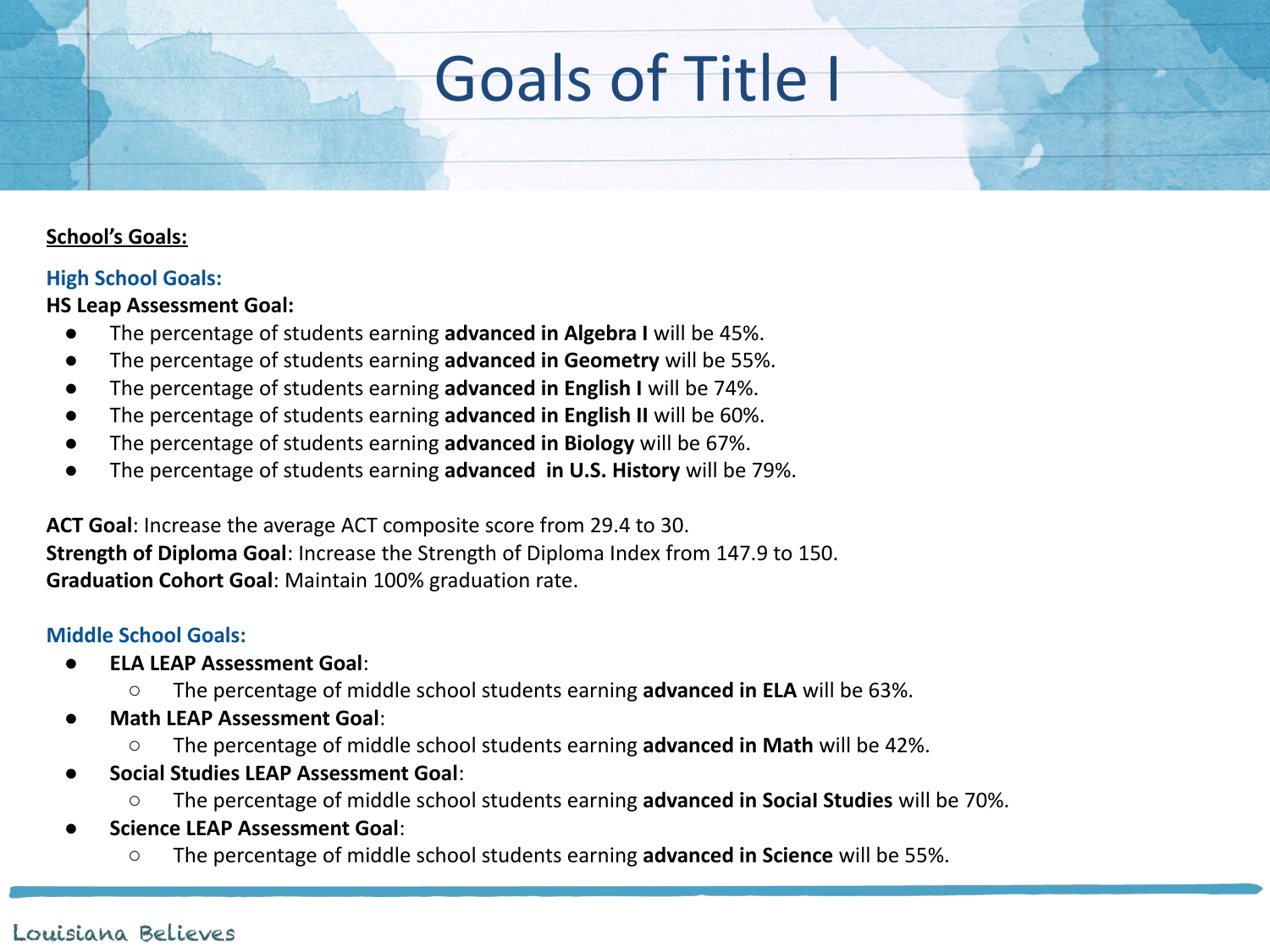- What is Title I?
- Parent's Rights Under Title I
- Parent Involvement Plan
- School-Parent Compact
- Student Achievement Data
- Title I Funds
- Appendix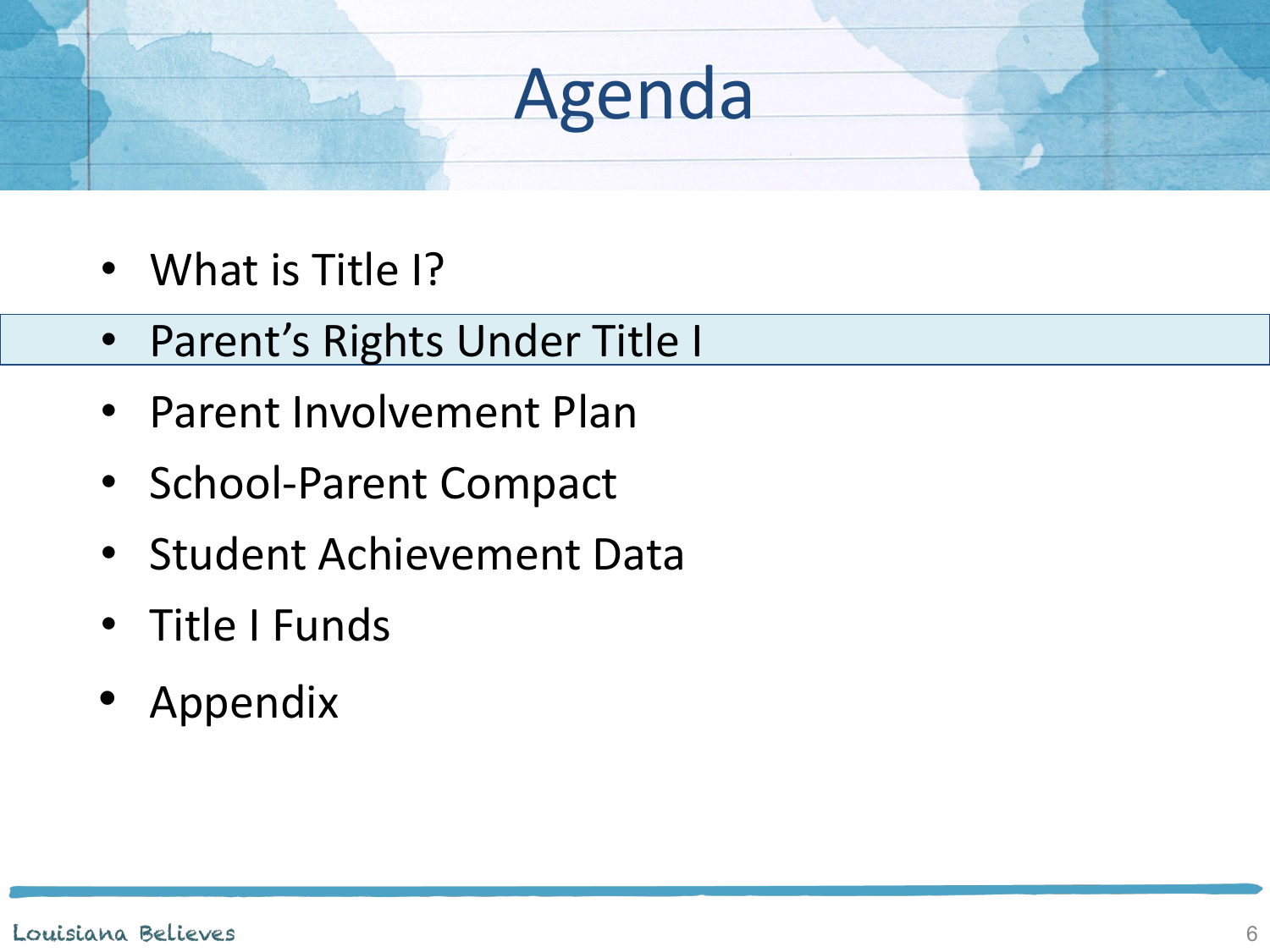# Parent's Right to Know

Parents have the right to know about the teaching qualifications of your child's classroom teacher in a school receiving Title I funds

### **YOU HAVE THE RIGHT TO KNOW**

### **[Additional information found here](https://www.jpschools.org/domain/1124)**

•Whether the teacher has met State qualification and licensing criteria levels and subject areas in which the teacher provides instruction;

•Whether the teacher is teaching under emergency or other provisional status through which State qualification or licensing criteria have been waived;

•Whether the teacher is teaching in the field of discipline of the certification of the teacher; and

•Whether your child is provided services by paraprofessionals and, if so, their qualifications.

### **ESSA Section 1112 (e) (1) (A)**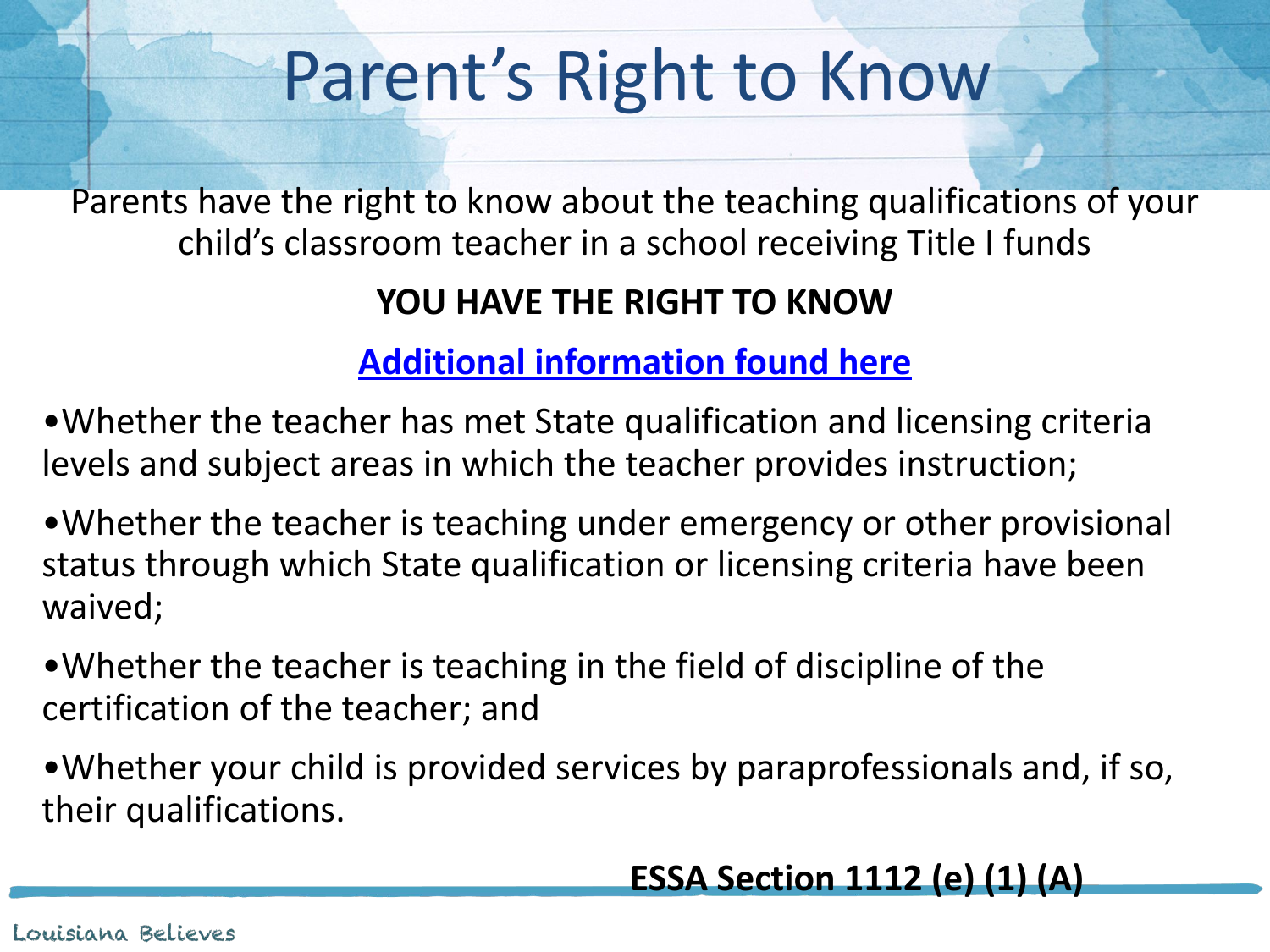- What is Title I?
- Parent's Rights Under Title I
- Parent Involvement Plan
- School-Parent Compact
- Student Achievement Data
- Title I Funds
- Appendix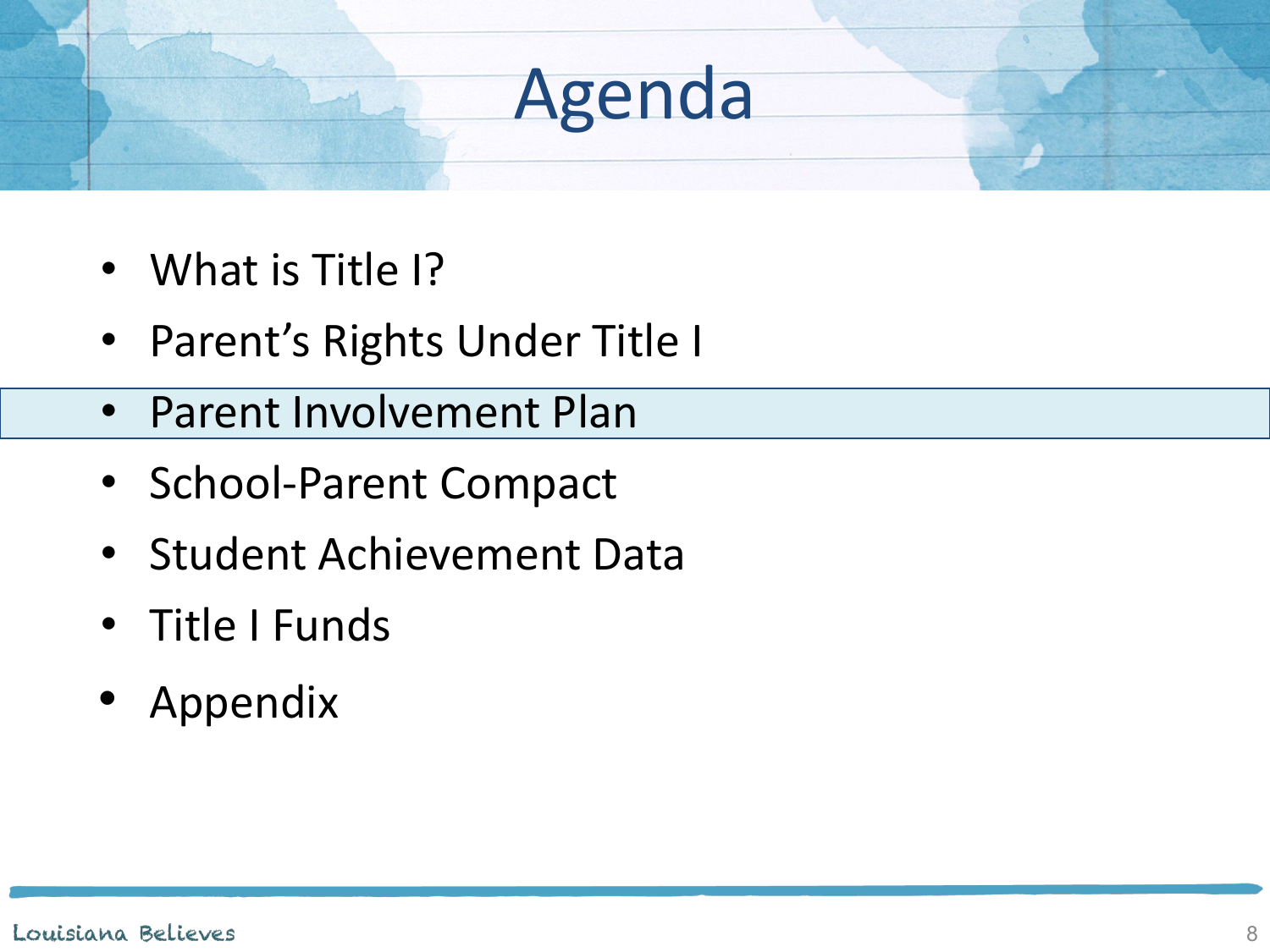## Parent Involvement Plan

- Every Title I school, in collaboration with parents, must develop a school parent involvement plan.
- The plan describes how the school will involve the parents in an organized, ongoing, and timely way in the planning, review and improvement of the Title I program at the school.
- •A copy of the PFTSTA plan can be found on the school website [Family Section.](https://www.jpschools.org/domain/1124)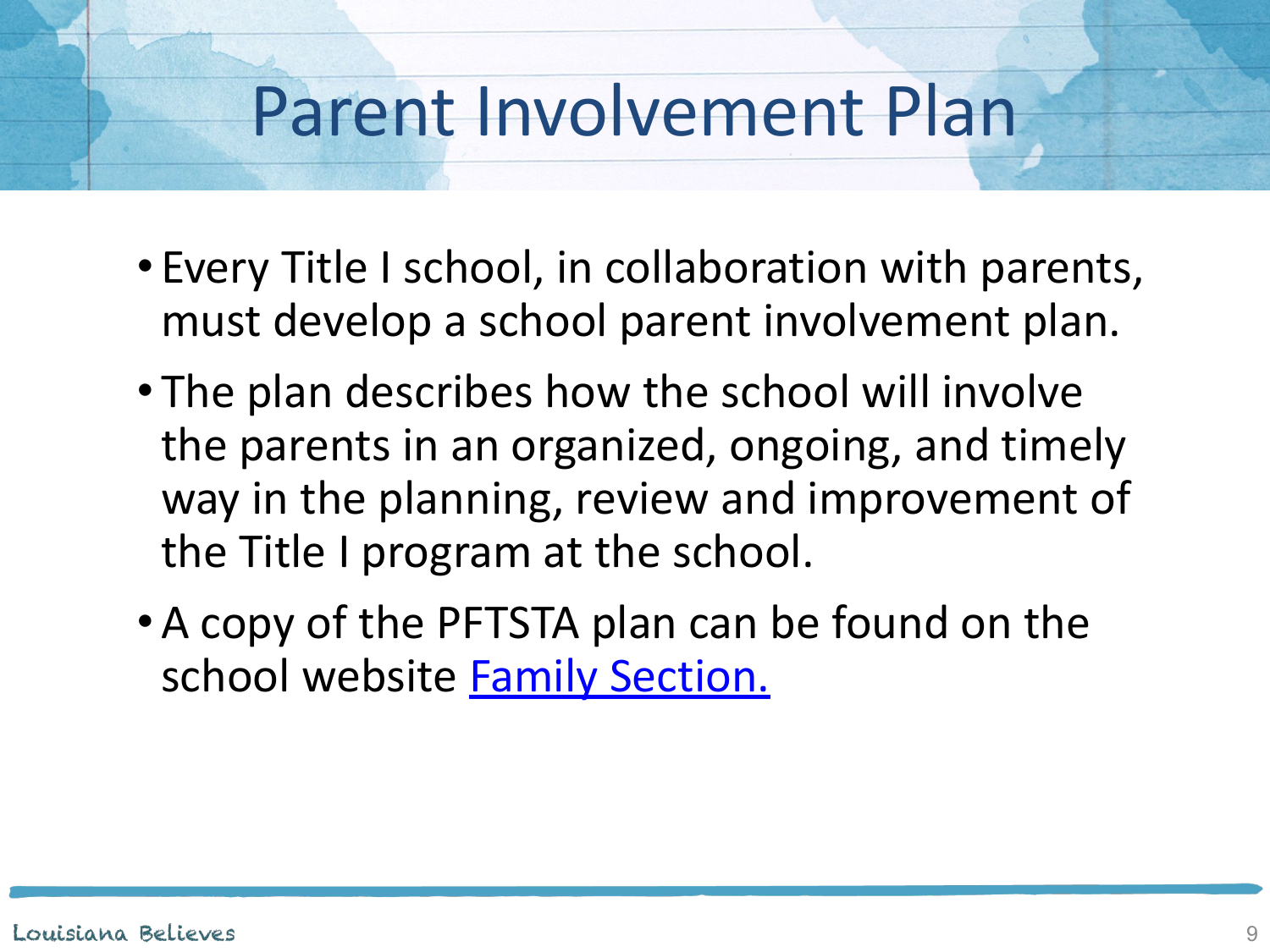- What is Title I?
- Parent's Rights Under Title I
- Parent Involvement Plan
- School-Parent Compact
- Student Achievement Data
- Title I Funds
- Appendix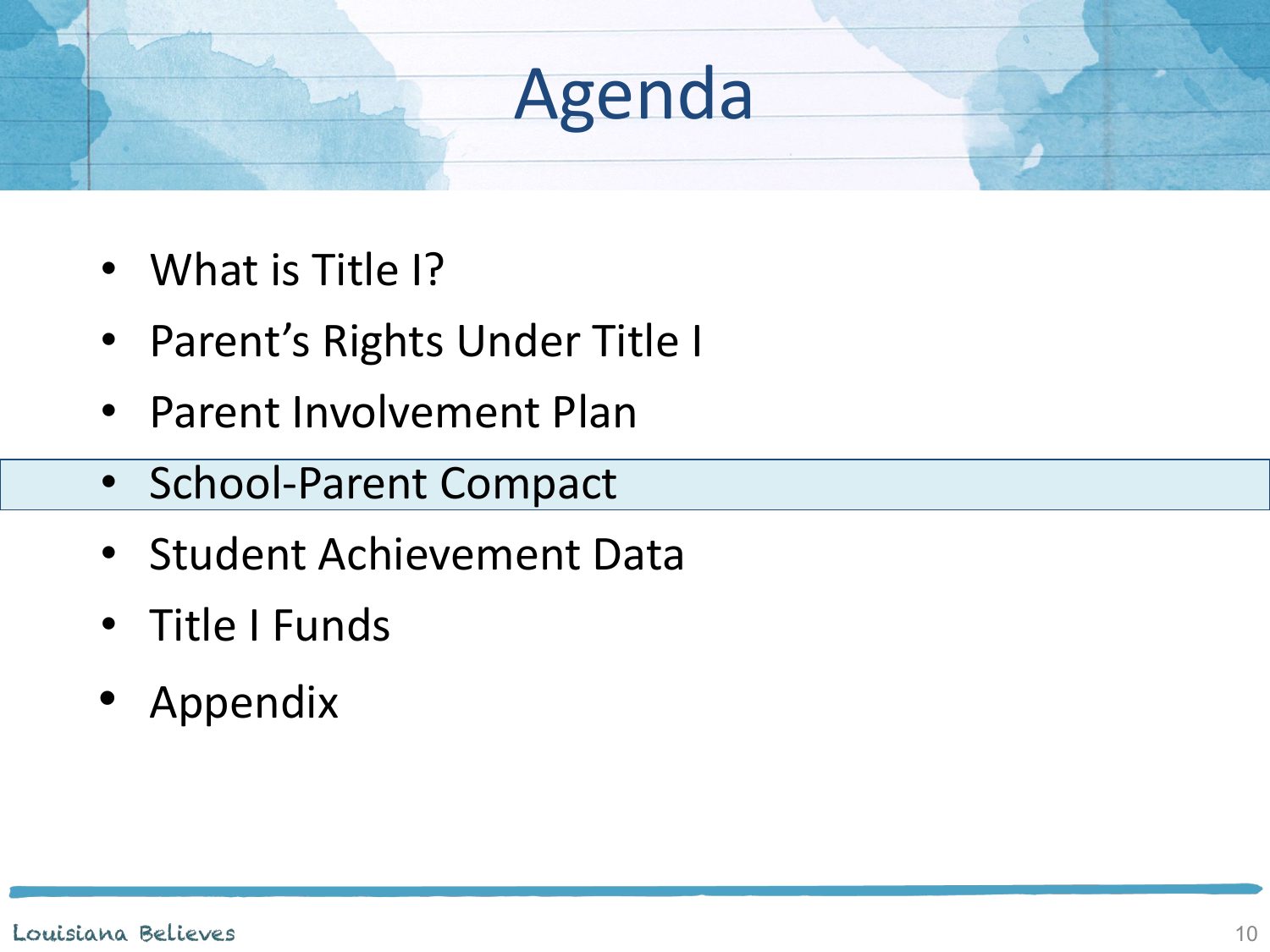## **School - Parent Compact**

#### **WORKING TOGETHER FOR STUDENT SUCCESS**

#### **[The whole compact can be found here](https://www.jpschools.org/domain/1124)**

#### **Teachers will provide:**

- rigorous lessons and activities that are aligned with Louisiana Student Standards and send home materials to help parents support the learning goals
- instruction that addresses the needs of the students
- high expectations and support for all students
- well-managed classrooms to afford all students the opportunity to learn
- an open line of communication with parents

#### **Parents will:**

- be an active partner in my child's education in helping him/her become proficient in the Louisiana Student Standards
- ensure that my child attends school daily and is on time, gets adequate rest and eats nourishing meals
- ensure that my child completes all homework assignments and assist him/her when necessary
- read, sign and return all important papers as requested by the school/teachers
- support the school and teacher in maintaining a well-disciplined environment
- maintain communications with the school and my child's teacher
- encourage my child to do his/her best every day
- attend parent-teacher conferences, family nights and meetings and take every opportunity to be involved (such as volunteering)

#### **Students will:**

- accept responsibility for my learning and participation in instructional activities that will help me master the Louisiana Student Standards
- attend school daily, arrive on time and be prepared for my classes
- work hard to complete all homework and class assignments on time and produce quality work
- ensure that my parent receives all school correspondence and promptly return all papers required to be signed by my parent
- behave responsibly and follow school and classroom rules
- read every night and share my day with my parent

#### Louisiana Believes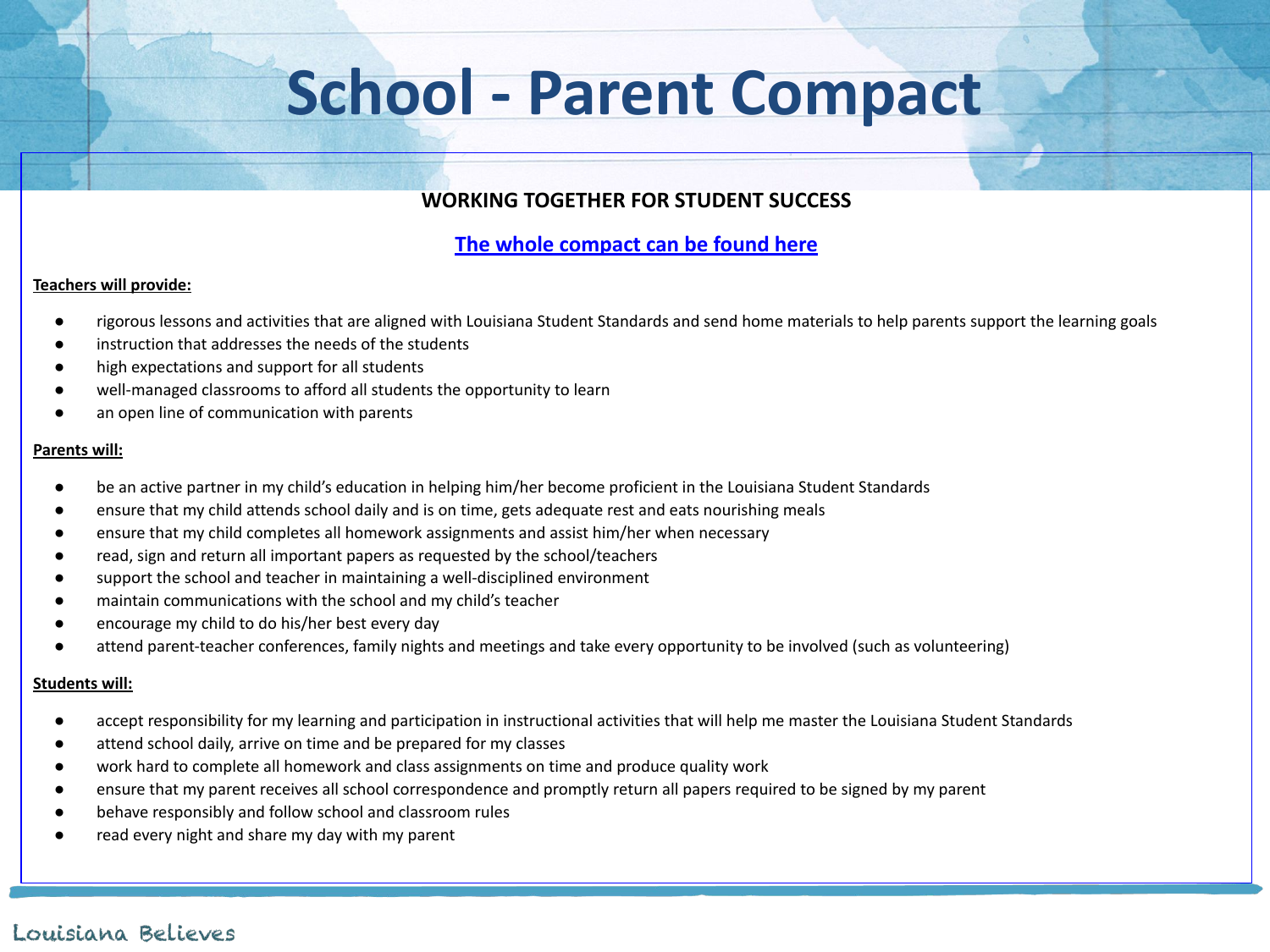### Parent Engagement

**Patrick Taylor** is committed to providing parents with meaningful, two-way communication opportunities with both teachers and administration throughout the year. Here is where to go with questions.

• Contact your child's teachers with questions about your child's progress, learning needs, or school events/programs by calling or emailing them at:

school website: **[http://jpschools.org](https://www.jpschools.org/pftsta)**/**pftsta**

• Additional questions or concerns that cannot be addressed by your child's teacher or should be directed to Sharmeika Daniels at [sharmeika.daniels@joschools.org.](mailto:sharmeika.daniels@joschools.org)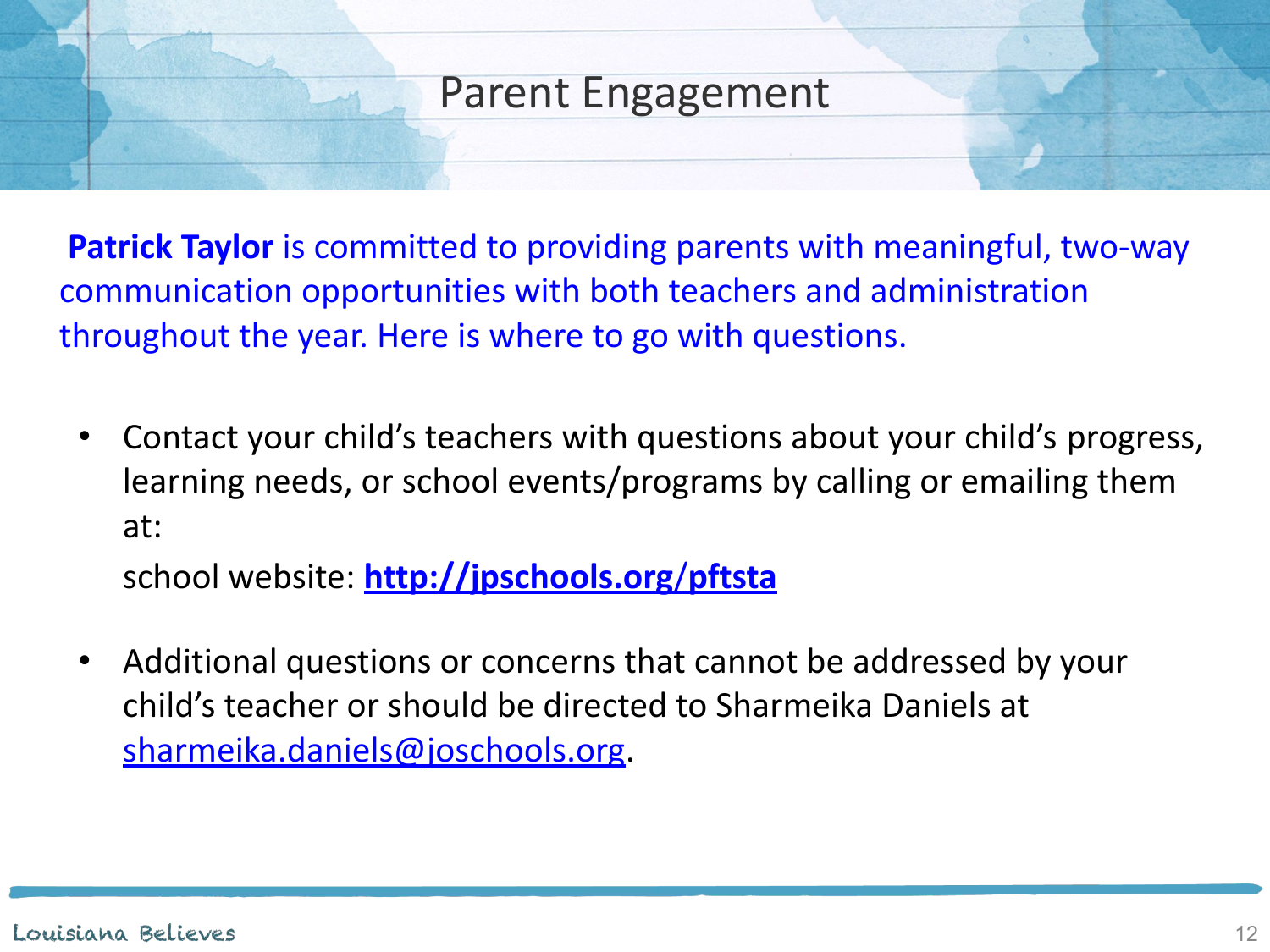- What is Title I?
- Parent's Rights Under Title I
- Parent Involvement Plan
- School-Parent Compact
- Student Achievement Data
- Title I Funds
- Appendix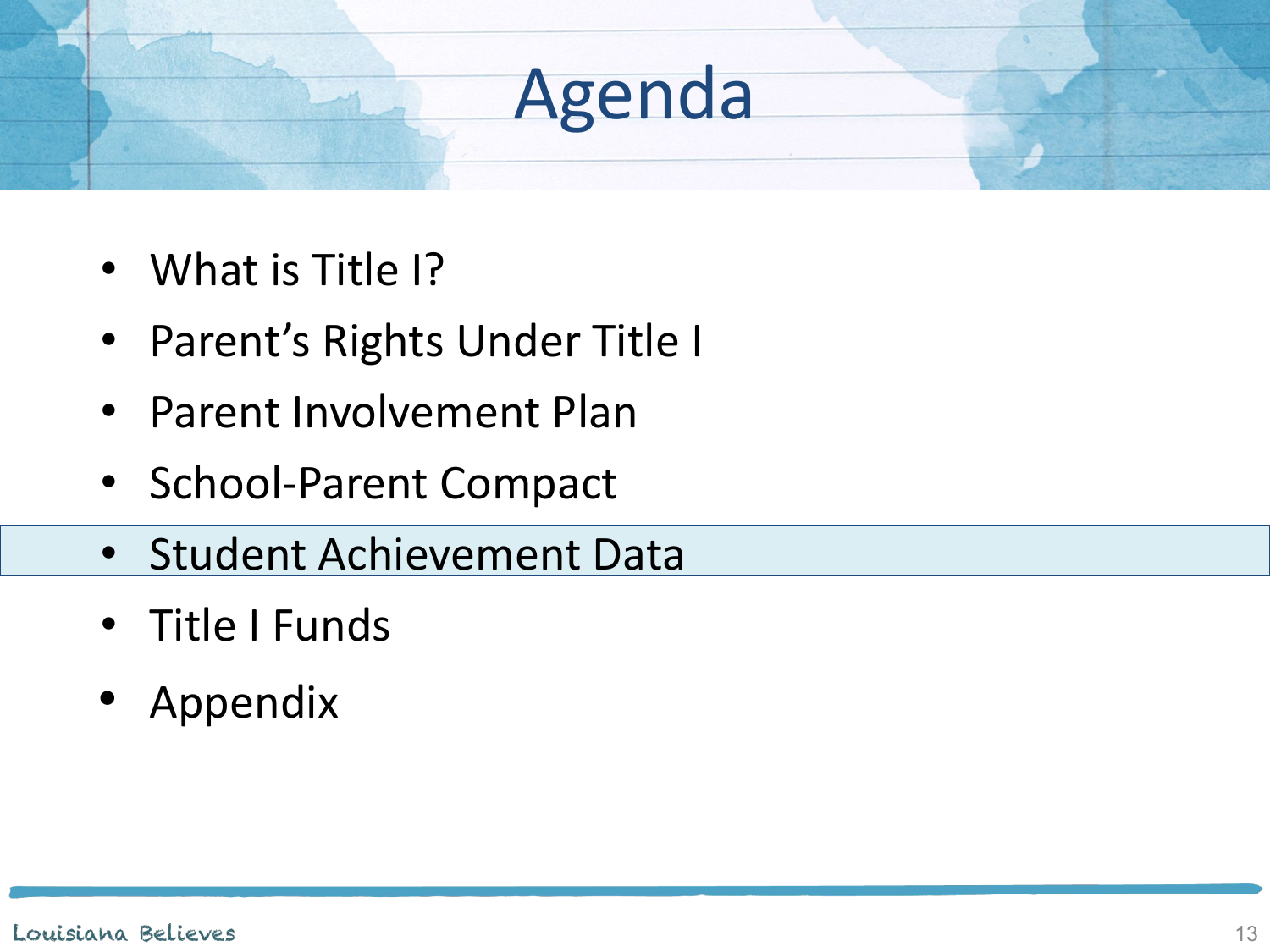## **Tiger Progress in 2020-2021**

- The school was able to increase their SPS score to 138.9 for the 2020-2021 school year.
- Ninety percent of the graduating seniors scored a 27 or higher on the ACT.
- All students who took a CLEP test passed with a score of 50 or higher.
- Our school was able to use our Cluster meetings to work together to improve best practices of teaching.
- The school added additional course offerings in AP and DE.
- The school monitored low seniors and worked with them to increase their scores.
- The school implemented Written Expression and Type II Reasoning in weekly lesson plans.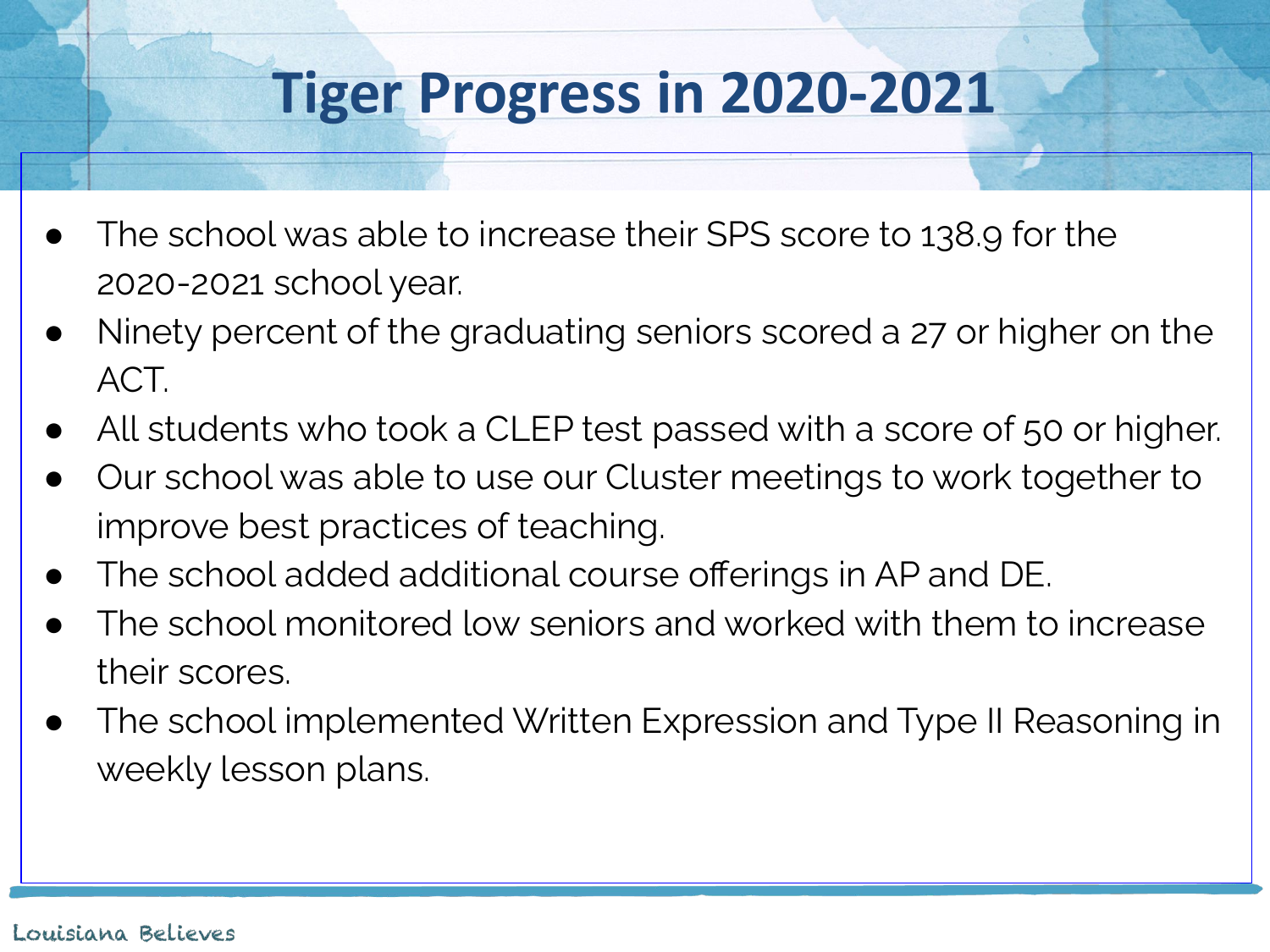## **Tiger Progress in 2020-2021**

- Class of 2021 Awards: Yale Alumni Association of Louisiana Award, Questbridge Scholar, Four Posse Scholars, Eight National Merit Semifinalists, Six National Merit Finalists, Horatio Alger State Scholar, Two Hispanic Heritage Foundation Awards
- Class of 2020 ACT Scores placed them third in the state
- Named  $#2$  school in the state
- Fifteen different awards at Louisiana History Day Regionals
- Three different awards at the Greater New Orleans Science and Engineering Fair
- Four awards at the Health Occupations Students of America competition
- Senior Janee Kovacs two time State Powerlifting champion, 2nd Nationally
- Two student LMEA Honor Band
- Senior Evan Scully State First Place All-Around Men's Gymnastics
- 2021 Emily Noether Award
- 2021 Louisiana Scholastic Champions Chess Champions

#### Louisiana Believes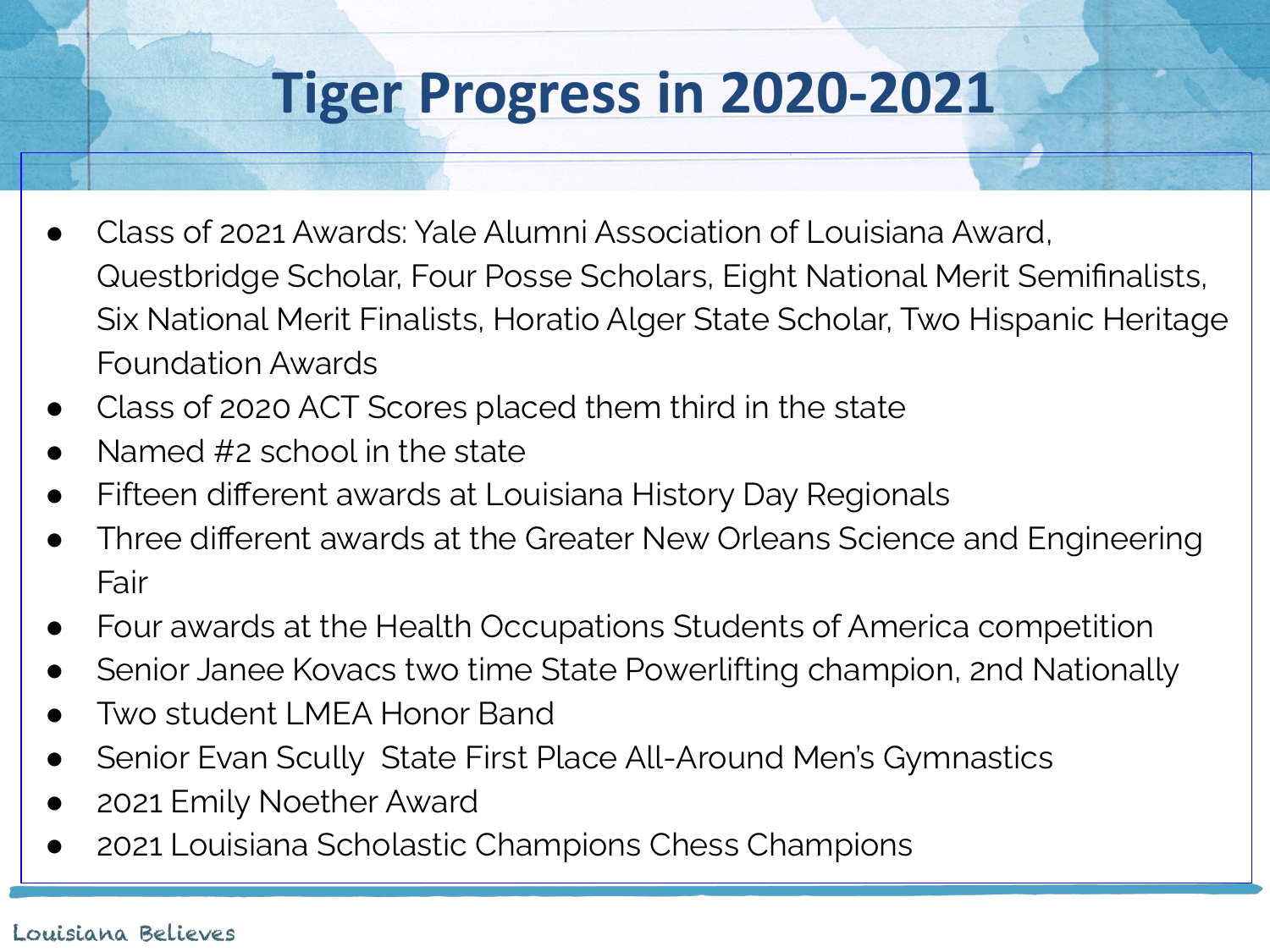

*This year, students in grades 6-7 will take the following exams:*

• LEAP 2025 Test: **ELA, Math, Science, Social Studies** 

*This year, students in grades 8 will take the following exams:*

• LEAP 2025 Test: **English I, ELA 8, Algebra I, Science, Social Studies**

| 2019 % Mastery + Middle School<br>(All Subjects) | 2021 % Mastery + Middle School<br>(All Subjects) | Percent change from 2019 to 2021 |
|--------------------------------------------------|--------------------------------------------------|----------------------------------|
| 93%                                              | 93                                               |                                  |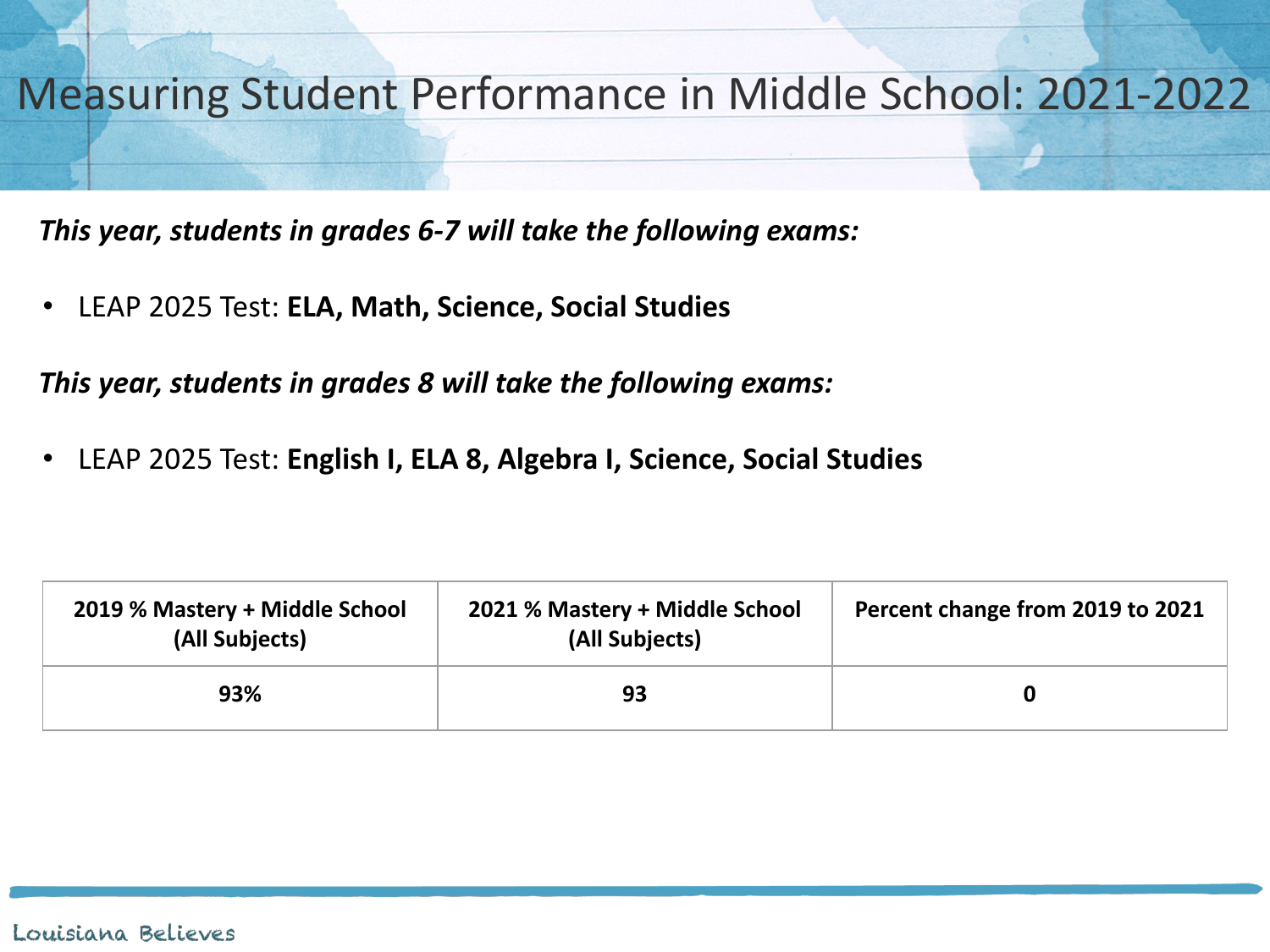

*This year, students in grades 9-12 will take the following exams:*

- LEAP 2025 Test: **English II, Geometry, Biology and U.S. History**
- College Readiness: **ACT®, PSAT®, Advanced Placement (AP), and College-Level Examination Program (CLEP)**
- (Possibly) Career Readiness: **ACT® WorkKeys®**

| 2019 % Mastery +<br>English I, II, Algebra I, Geometry, US<br><b>History, Biology</b> | <b>2021 % Mastery +</b><br>English I, II, Algebra I, Geometry, US<br><b>History, Biology</b> | Percent change from 2019 to 2021 |
|---------------------------------------------------------------------------------------|----------------------------------------------------------------------------------------------|----------------------------------|
| 94                                                                                    | 93                                                                                           | -1                               |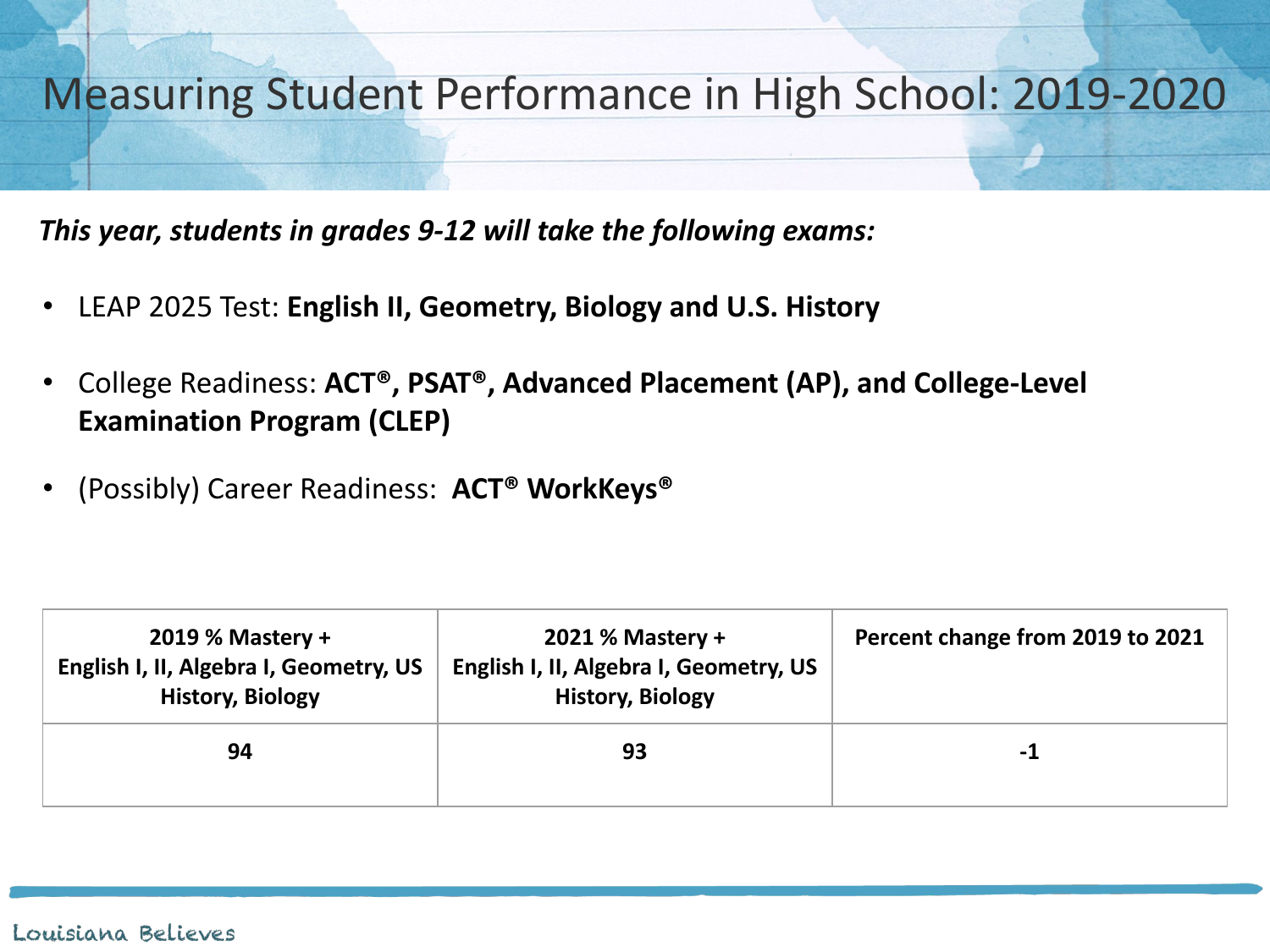- What is Title I?
- Parent's Rights Under Title I
- Parent Involvement Plan
- School-Parent Compact
- School Site Council
- Student Achievement Data
- Title I Funds
- Appendix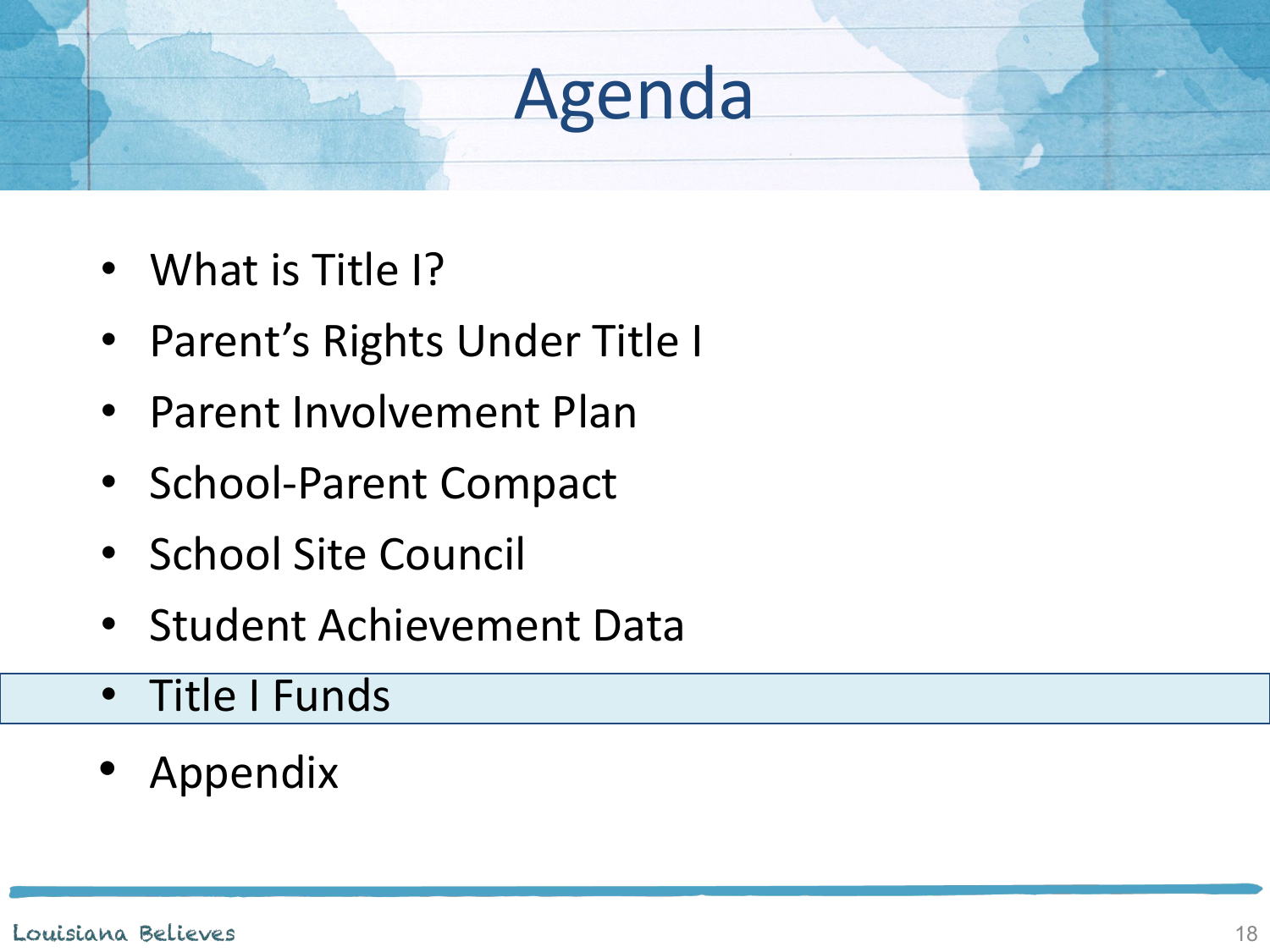| Timeline for<br>Completion | Goal                                                                                                                                                                                                                                                                                                                                                                                                                                                                                                                                                                   | <b>Budget</b>                                                              |
|----------------------------|------------------------------------------------------------------------------------------------------------------------------------------------------------------------------------------------------------------------------------------------------------------------------------------------------------------------------------------------------------------------------------------------------------------------------------------------------------------------------------------------------------------------------------------------------------------------|----------------------------------------------------------------------------|
| May 2022                   | <b>Action Step 1: ACT workbooks for students in eleventh grade</b><br>and for seniors who have low ACT scores. ACT Prep class to be<br>offered both semesters.<br><b>Action Step 2:</b> All elective teachers will use the ten minutes of<br>remediation time daily to review ACT test questions and<br>strategies. They will be provided with practice books for this<br>purpose.<br><b>SMART Goal: In the 2020-2021 School Year, the average ACT</b><br>score was 29.4. In 2021-2022, the average ACT score will be 30.<br>ACT Books: \$659.40, \$269.70, \$2,417.10 | <b>ACT Prep</b><br>books for<br>teachers<br>and<br>students:<br>\$3,346.20 |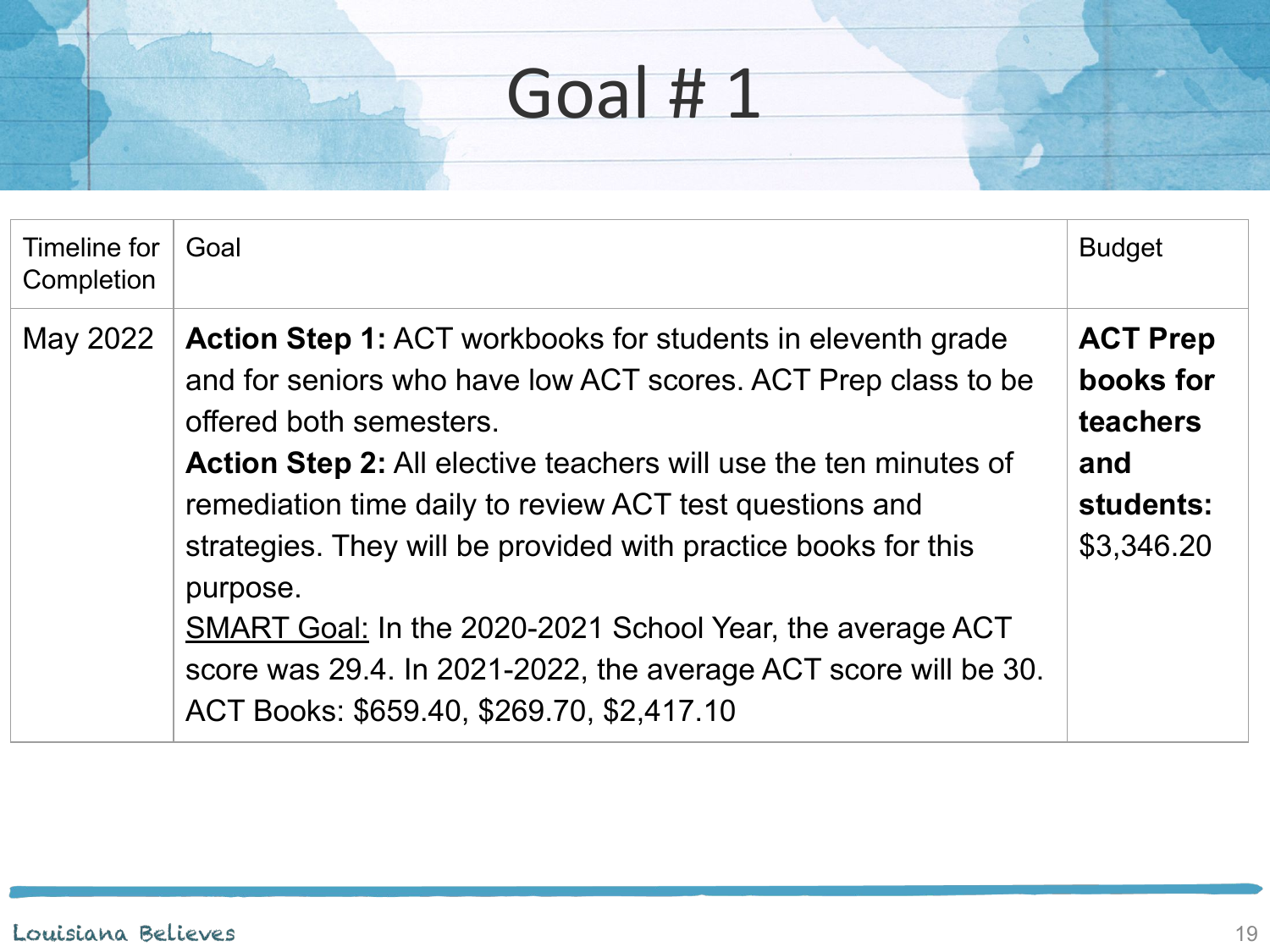| Timeline for<br>Completion | Goal                                                                                                                                                                                                                                                                                                                                                                                                                                                                                                                                                                                                                                                                                                                                                                                                                  | <b>Budget</b>                                                                                                                               |
|----------------------------|-----------------------------------------------------------------------------------------------------------------------------------------------------------------------------------------------------------------------------------------------------------------------------------------------------------------------------------------------------------------------------------------------------------------------------------------------------------------------------------------------------------------------------------------------------------------------------------------------------------------------------------------------------------------------------------------------------------------------------------------------------------------------------------------------------------------------|---------------------------------------------------------------------------------------------------------------------------------------------|
| May 2022                   | <b>Action Step 1: Additional DE Courses will be offered. (DE</b><br>Geology, DE Theater Set Design, DE Drafting and Design,<br><b>National Equity Lab)</b><br><b>Action Step 2:</b> Additional AP Lab materials will be provided.<br><b>Action Step 3: Additional AP Study Material will be provided.</b><br>Action Step 4: AP Bootcamp will be offered.<br>SMART Goal: in the 2020-2021 school year, 95% of graduating<br>seniors earned 150 points on the Strength of Diploma Index. In<br>the 2021-2022 School year, 100% of graduating seniors will earn<br>150 points.<br>AP Bootcamp (\$2000) National Equity Lab (\$5000) AP Supplies:<br>Water distiller: \$129.99, Ph Probe \$758, tape for<br>science, Dissolved Oxygen Probe \$298, Class Sets Science<br>Books \$957.60, AP Geography Textbooks \$664.65) | Bootcamp:<br>\$2000<br><b>AP Supplies:</b><br>\$1185.99<br><b>AP Books:</b><br>\$1622.25<br><b>National</b><br><b>Equity Lab:</b><br>\$5000 |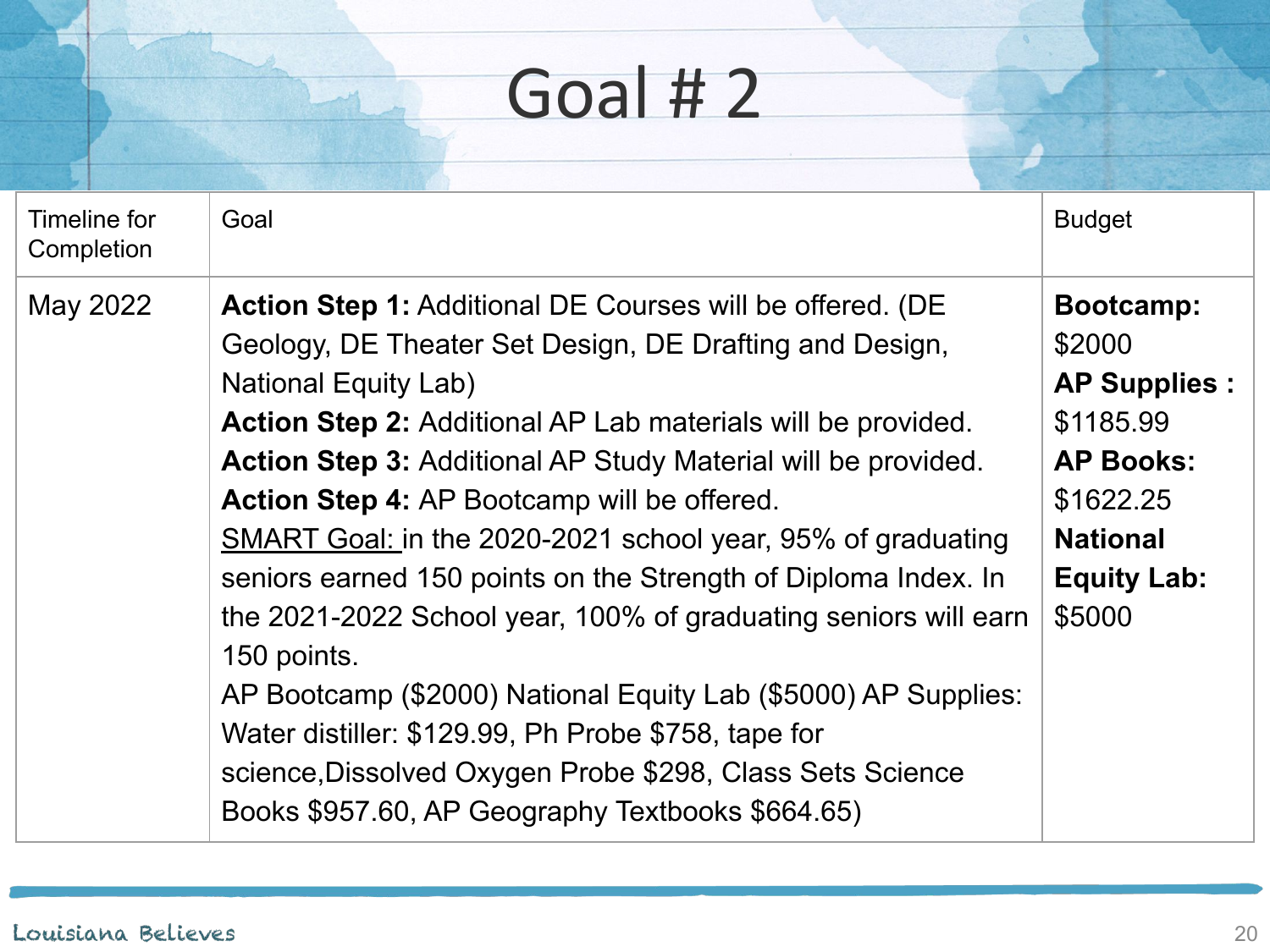| Timeline for<br>Completion | Goal                                                                                                                                                                                                                                                                                                                                                                                                                                                                                                                                                                                                                                                                                                                                             | <b>Budget</b>                                                                                                                         |
|----------------------------|--------------------------------------------------------------------------------------------------------------------------------------------------------------------------------------------------------------------------------------------------------------------------------------------------------------------------------------------------------------------------------------------------------------------------------------------------------------------------------------------------------------------------------------------------------------------------------------------------------------------------------------------------------------------------------------------------------------------------------------------------|---------------------------------------------------------------------------------------------------------------------------------------|
| May 2022                   | <b>Action Step 1: Parents will be encouraged to join the Family</b><br>Engagement Committee and the Schoolwide Planning Team.<br>Meetings will be held with parents to help plan and follow<br>through on the Title I Plan.<br><b>Action Step 2:</b> Counselors will hold a FAFSA night to help<br>families apply for federal money for college.<br><b>Action Step 3: Counselors will hold TOPS and scheduling</b><br>meetings with parents and students.<br><b>Action Step 4: Parent-School communication will utilize more</b><br>mail-outs, so that information does not get lost in email or the<br>weekly newsletter.<br>FAFSA Night \$100, TOPS Nights, \$200 Postage \$275,<br>cardstock \$82.76, printer \$551.08, Ink \$704.97 & 171.99 | <b>Counselors:</b><br>\$300<br><b>Mail-outs:</b><br>\$1785.80<br>Family<br><b>Engagement</b><br><b>Night \$1,125</b><br>INK; \$704.97 |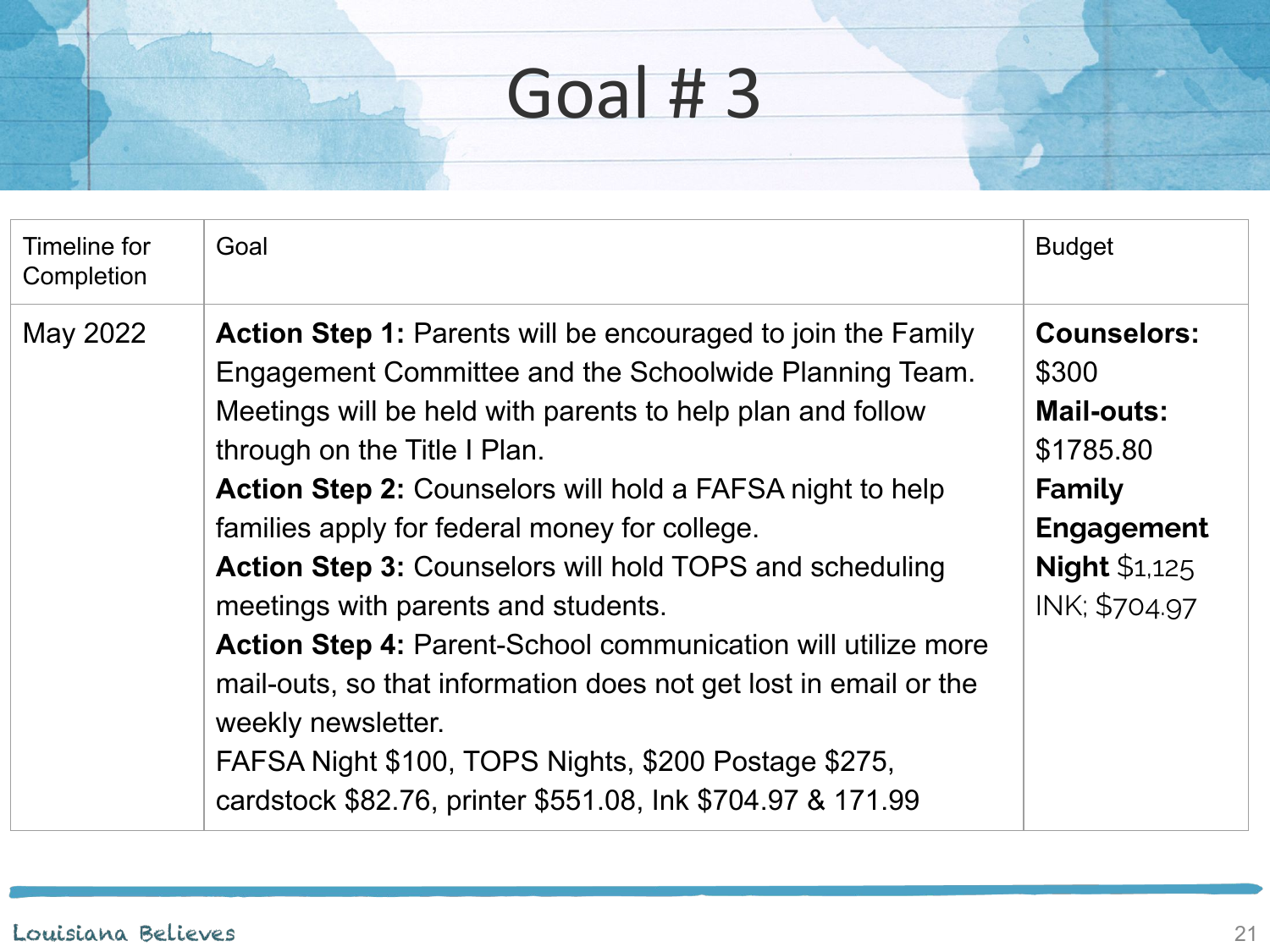| <b>Timeline for</b> | Goal                                                                                                                                                                                                                                                                                                                                                                                                                                                                                                                                                                                                                                                                                                                                                                                                                                                                                                                                                                                                                                                                                                                                                                                     | <b>Budget</b>                                                                                                                         |
|---------------------|------------------------------------------------------------------------------------------------------------------------------------------------------------------------------------------------------------------------------------------------------------------------------------------------------------------------------------------------------------------------------------------------------------------------------------------------------------------------------------------------------------------------------------------------------------------------------------------------------------------------------------------------------------------------------------------------------------------------------------------------------------------------------------------------------------------------------------------------------------------------------------------------------------------------------------------------------------------------------------------------------------------------------------------------------------------------------------------------------------------------------------------------------------------------------------------|---------------------------------------------------------------------------------------------------------------------------------------|
| Completion          |                                                                                                                                                                                                                                                                                                                                                                                                                                                                                                                                                                                                                                                                                                                                                                                                                                                                                                                                                                                                                                                                                                                                                                                          |                                                                                                                                       |
| May 2022            | <b>Action Step 1:</b> Students will have 30 minutes of remediation in Math and<br>ELA. Students will have ten minutes of LEAP Prep in all other subjects.<br><b>Action Step 2: Teachers will create anchor charts to assist with</b><br>understanding and retention.<br>Action Step 3: More online practices will be provided to non-content area<br>teachers for use in their remediation time.<br>Action Step 4: All Social Studies classrooms will have map sets.<br>SMART Goal: In the 2020-2021 school year, only 81% of our students<br>scored mastery or above on ALL middle school LEAP tests. In 2021-2022,<br>90% of middle school students will score Mastery or above on ALL middle<br>school LEAP tests.<br>Kuta Software \$1,286, Digital Science Labs \$2,625, Gizmos \$2620;<br>BOOM \$1050, Chart paper \$962.94, \$37.76, Highlighters \$134.85, tape<br>\$100, Chart Paper Markers \$83.90, Dry Erase Markers \$192, Project<br>Markers \$90, Colored Pencils \$60, Post-it Notes \$99.95, Ink \$390.89, Dry<br>Erase Grid Boards \$427.50, Wall Map Set \$647.17, World Map \$21.90,<br>Mississippi River Delta Map \$90, Mapmaker Game \$80), small white<br>boards | <b>Online Licenses:</b><br>\$8255<br><b>Consumable</b><br><b>Materials:</b><br>\$1266.57<br>Non-consumable<br>materials:<br>\$2240.40 |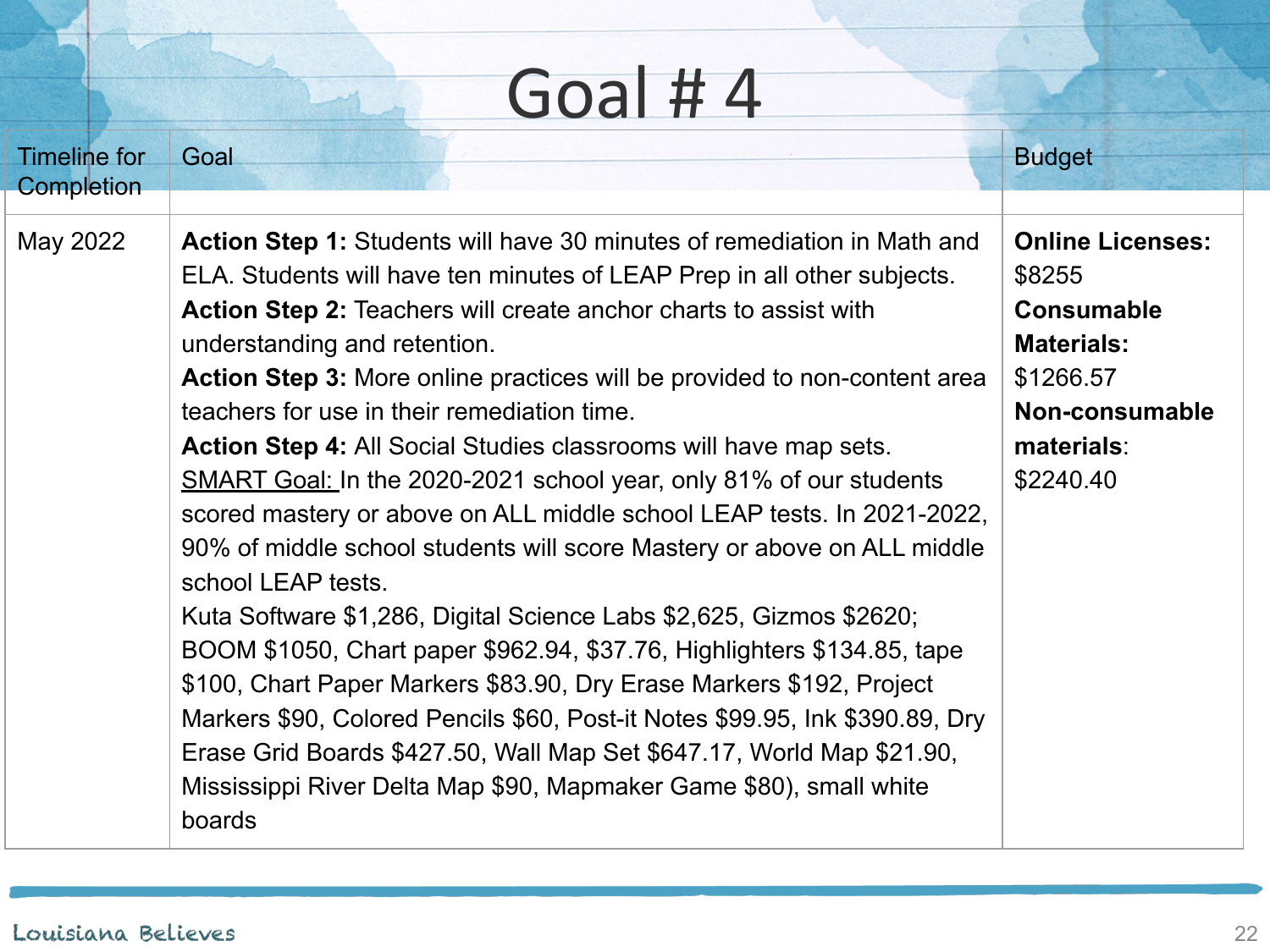| Timeline for<br>Completion | Goal                                                                                                                                                                                                                                                                                                                                                                            | <b>Budget</b>                                   |
|----------------------------|---------------------------------------------------------------------------------------------------------------------------------------------------------------------------------------------------------------------------------------------------------------------------------------------------------------------------------------------------------------------------------|-------------------------------------------------|
| May 2022                   | <b>Action Step 1: Administrators and Master Teacher will attend</b><br>the NIET TAP National Conference.<br><b>Action Step 2:</b> Through cluster meetings, the ILT will assist<br>teachers with best practices.<br><b>Action Step 3: Teachers who struggle will be assigned a</b><br>mentor from the ILT.<br>Professional Development: NIET TAP National Conference<br>\$8,000 | <b>NIET TAP</b><br><b>Conference:</b><br>\$8000 |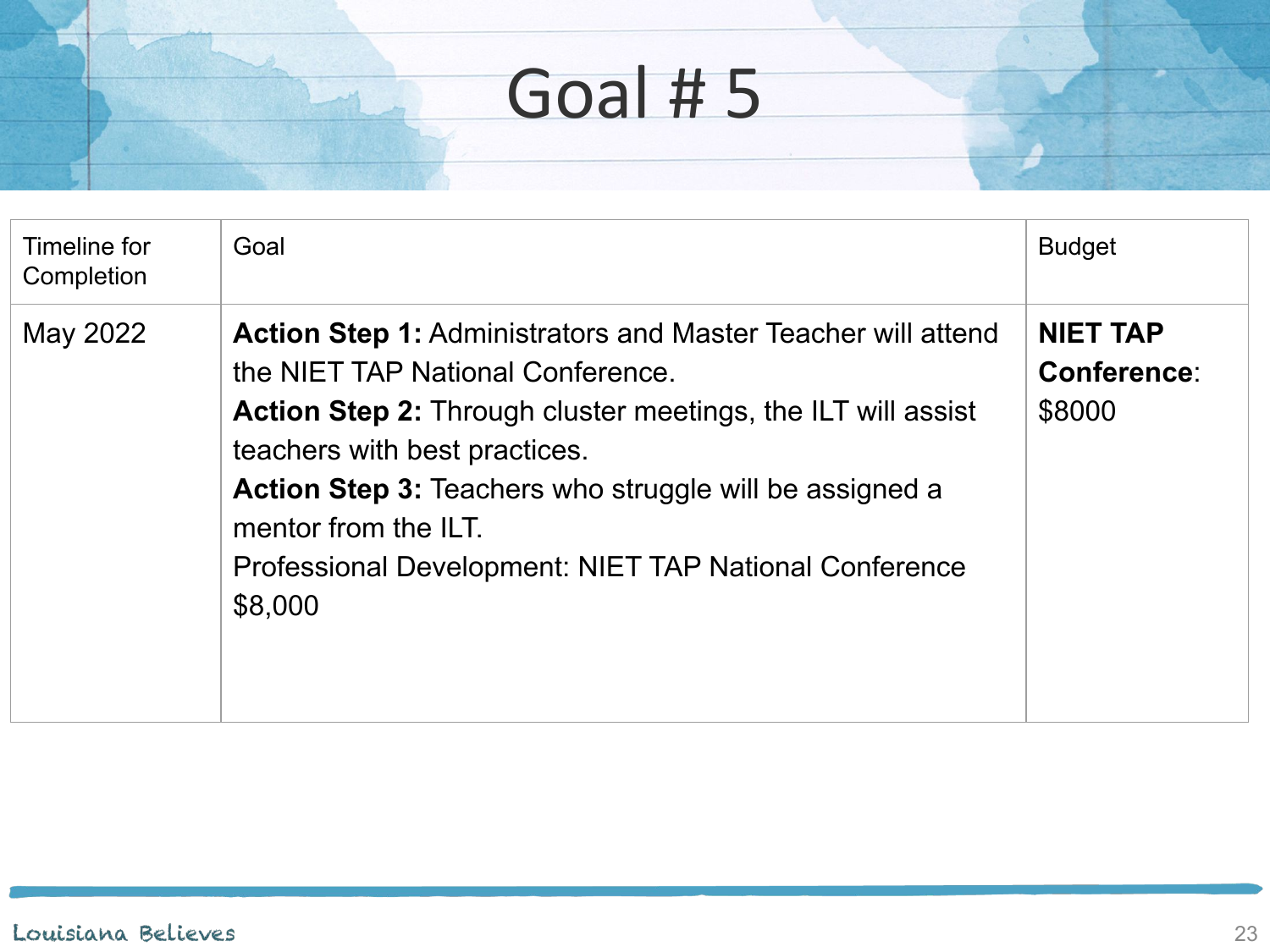| Timeline for<br>Completion | Goal                                                                                                                                                                                                                                                             | <b>Budget</b>                     |
|----------------------------|------------------------------------------------------------------------------------------------------------------------------------------------------------------------------------------------------------------------------------------------------------------|-----------------------------------|
| May 2022                   | <b>Action Step 1:</b> The school will be fully prepared to administer two<br>grade levels of LEAP or CLEP testing at the same time.<br>Students will have access to technology supplies to support<br>classroom instruction. (Calculators \$2,309.75 & \$683.80) | <b>Calculators</b><br>: \$2993.55 |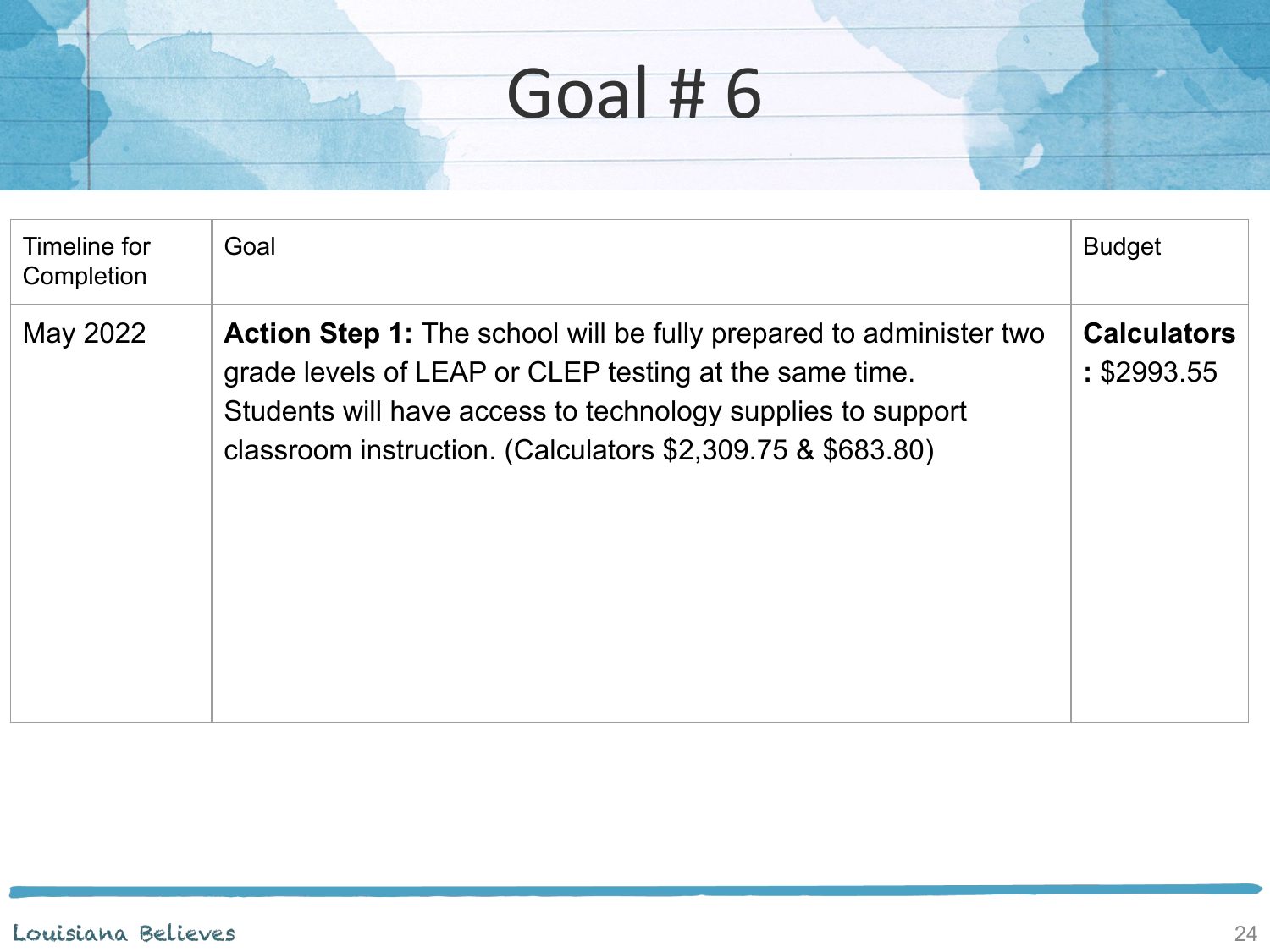- What is Title I?
- Parent's Rights Under Title I
- Parent Involvement Plan
- School-Parent Compact
- School Site Council
- Student Achievement Data
- Title I Funds
- Appendix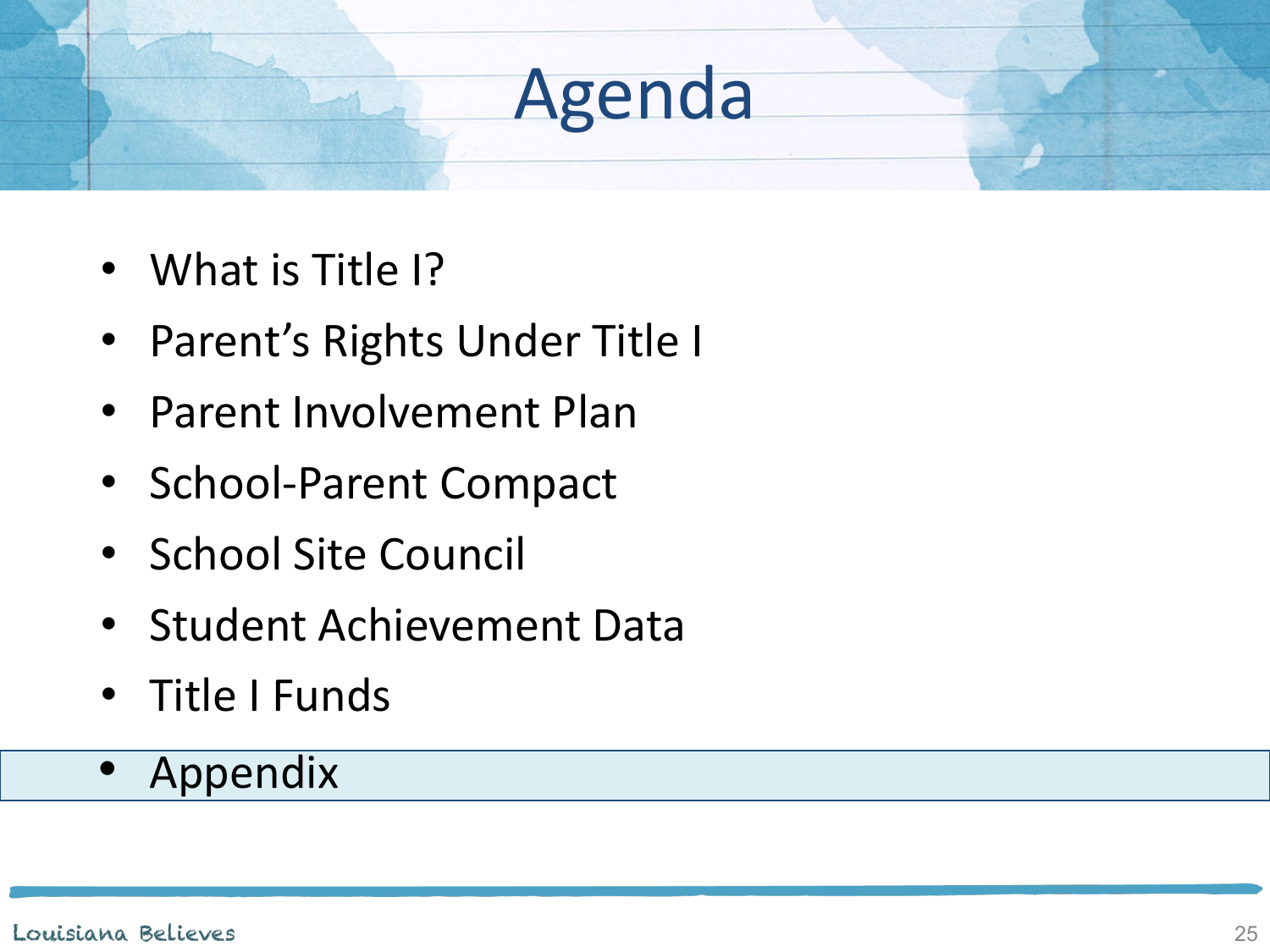### Questions to Guide Teacher Conferences

The test results will help you, as a parent, talk to your child's teacher(s) about additional supports or enrichment that may be needed in class and at home this school year.

**Here are some helpful questions to ask when discussing the results with your child's teacher(s):**

**What** can be done to appropriately challenge my child in areas where he or she exceeds the expectations?

**Where** is my child doing well and where does he or she need improvement?

**How** can I help support my child's learning at home? **How** do we

ensure that my child makes progress?

**What** can be done in the classroom to help improve his or her area(s) of weakness?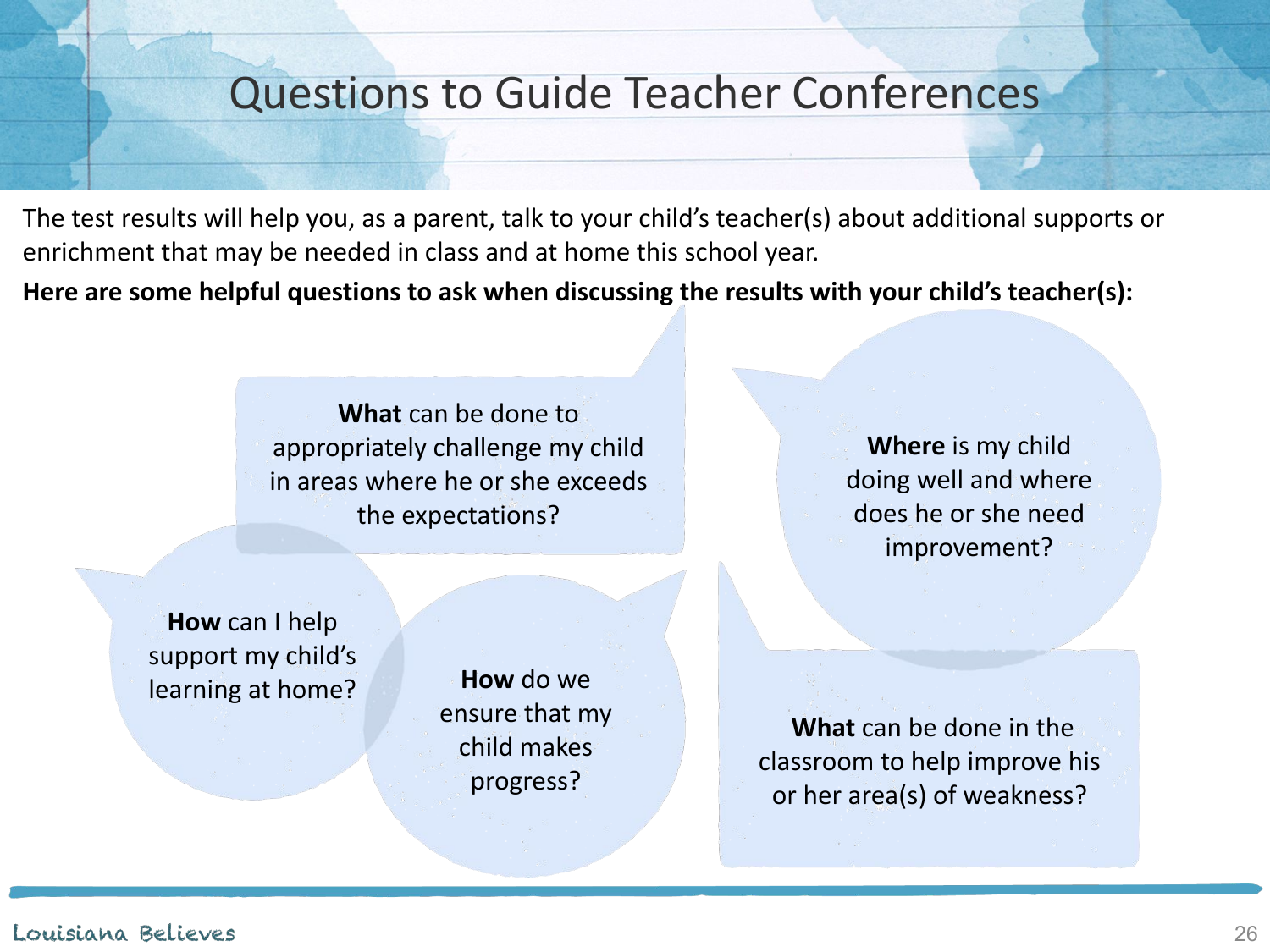### Louisiana Student Standards

#### **Educational Standards:**

- set clear and consistent learning expectations for students and teachers;
- define what students should know and be able to do in a particular subject at each grade level; and
- help set high goals for all students.

#### **Standards help students to:**

- **• Develop** deep understanding, skill, and fluency in mathematics
- **• Think** critically in mathematics through speaking, writing, and solving problems
- **• Apply** mathematics to real-world problems and tasks
- **• Build** knowledge, discuss, and write about topics, themes, and ideas in complex texts
- **• Support** thoughts and opinions about complex text using evidence [www.louisianabelieves.com/academics/academic-standards](http://www.louisianabelieves.com/academics/acemic-standards)

### **Why are standards important?**

The Louisiana Student Standards assure that all students, regardless of their address, background, or ability, have a clear roadmap to success in college or a career. Clearly defined goals help families and teachers work together to ensure that students succeed, have access to extra assistance when they need it, and are challenged appropriately.

#### Louisiana Believes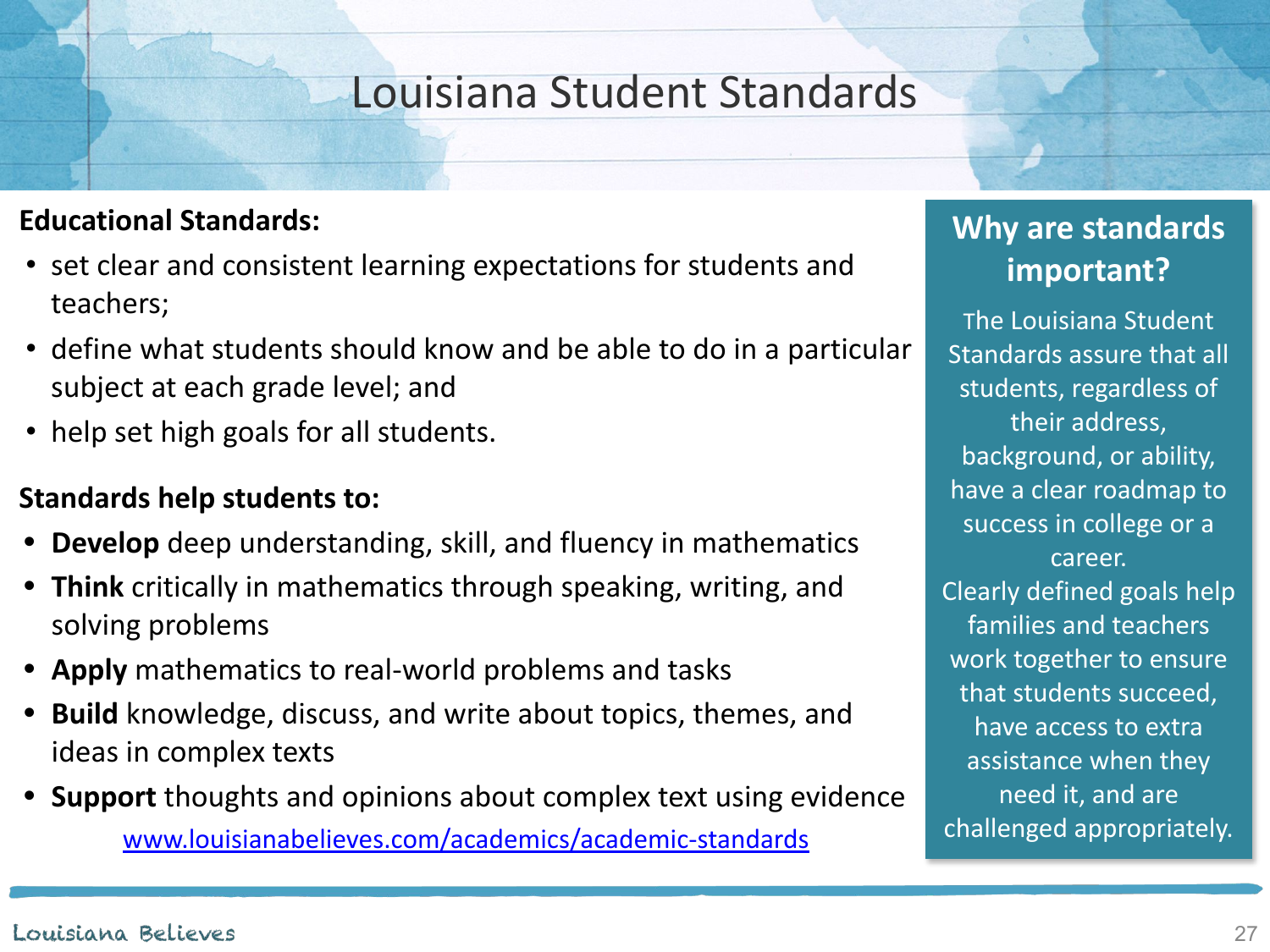### Our Curriculum

| <b>Content</b>           | <b>Curriculum</b>                                 | Why do we use it?                                                                                                                                                                                                                    |
|--------------------------|---------------------------------------------------|--------------------------------------------------------------------------------------------------------------------------------------------------------------------------------------------------------------------------------------|
| <b>Mathematics</b>       | Eureka                                            | <b>Builds number sense</b><br>$\bullet$<br>Helps students learn to apply mathematics to real-world<br>$\bullet$<br>situations<br>Builds efficiency with mathematics problems<br>$\bullet$                                            |
| English Language<br>Arts | Guidebooks &<br><b>Collections</b>                | Provides engaging texts<br>$\bullet$<br>Integrates reading and writing so students write about<br>what they read<br>Provides ample opportunity for student conversations<br>$\bullet$                                                |
| Science                  | <b>StemScopes</b>                                 | provides ample opportunities for students to investigate<br>$\bullet$<br>scientific questions<br>helps students use science to explain real-world<br>$\bullet$<br>happenings<br>integrates reading a variety of sources<br>$\bullet$ |
| <b>Social Studies</b>    | <b>DBQ Project</b><br>(Supplementary<br>Resource) | Provides primary sources<br>Engages students in writing about history                                                                                                                                                                |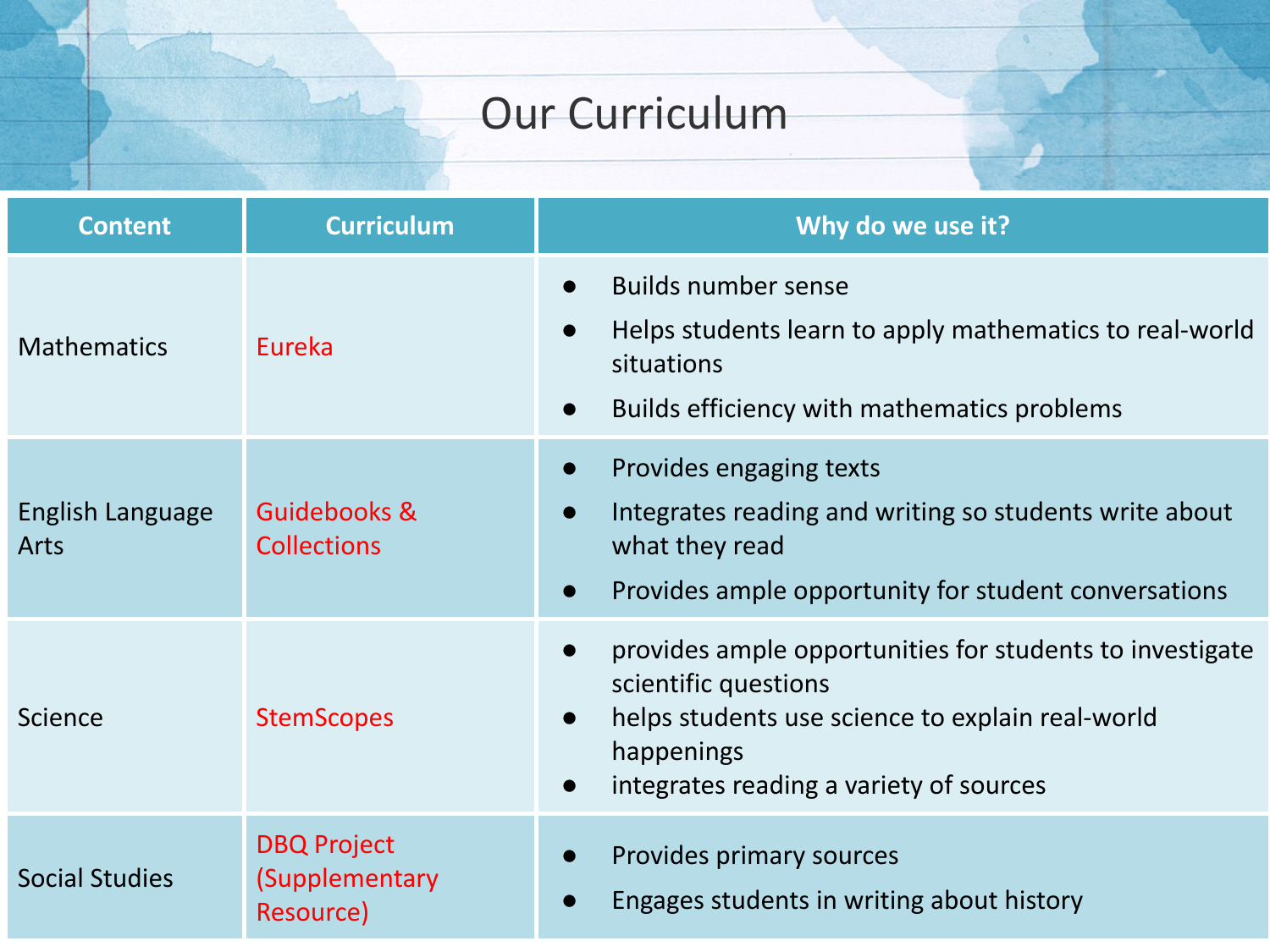### Monitoring Student Progress

**LEAP 360** provides our teachers with meaningful information about how well students are progressing towards their learning goals throughout the year.

This system also allows teachers to reduce the amount of tests provided to students throughout the year.

- **Diagnostic Assessments**, given at the beginning of the year, help teachers and students better understand students' readiness for grade-level content and set learning goals for the year.
- **Interim Assessments** provide valuable checkpoints to monitor student progress throughout the year.



You can access a copy of the **Parent Guide to LEAP 360** on the Department's website in the **Family Support Toolbox**.

#### Louisiana Believes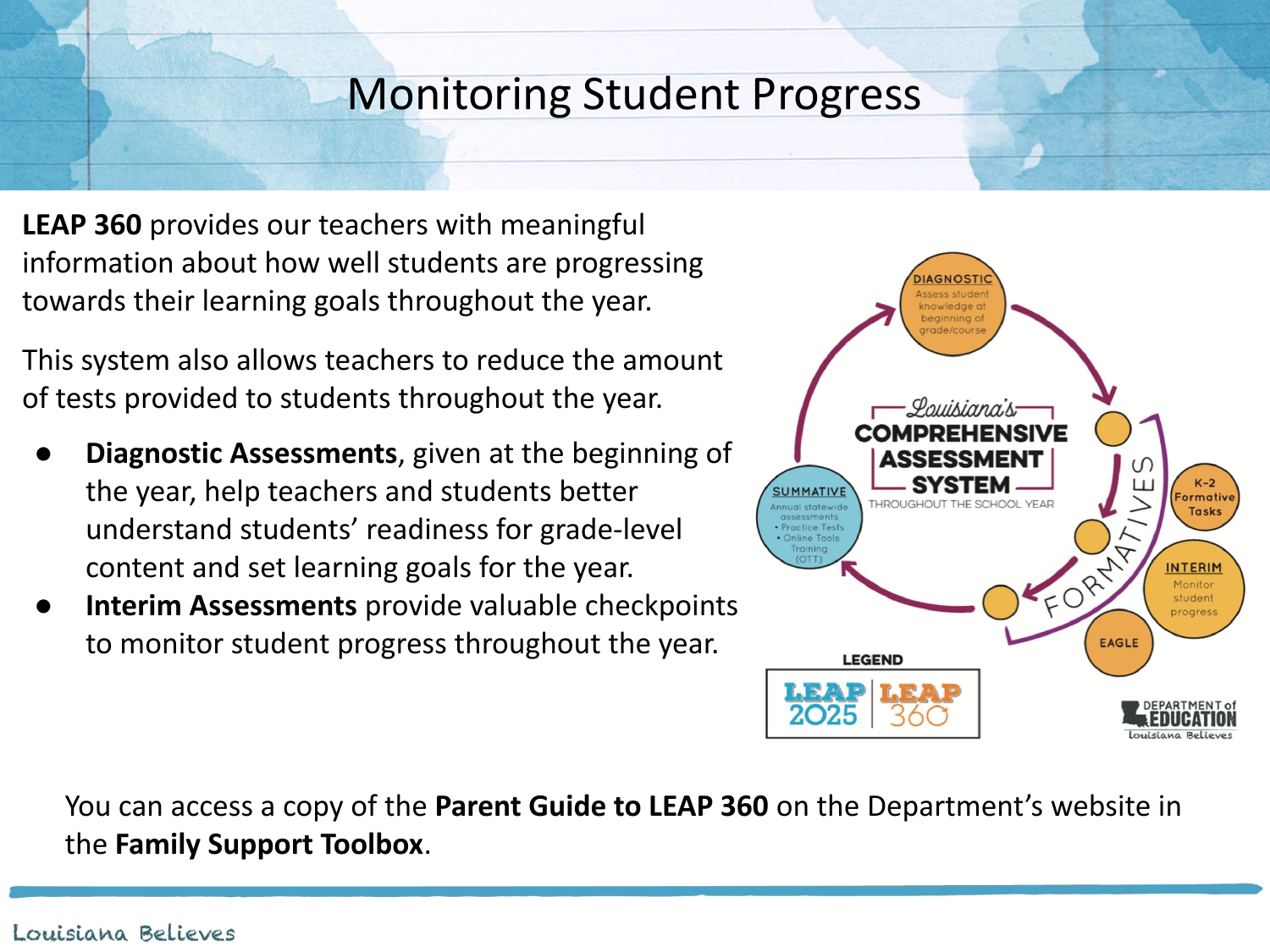### Financial Aid Planning

Starting with the Class of 2018, each graduating senior is required, as part of his or her individual graduation plan, to either:

- 1. complete the [Taylor Opportunity Program for Students \(TOPS\)](https://www.osfa.la.gov/TOPS.htm) application or the [Free](https://fafsa.ed.gov/) [Application for Federal Student Aid \(FAFSA\)](https://fafsa.ed.gov/);
- 2. declare a hardship; or
- 3. submit a [waiver to the local school system](http://www.louisianabelieves.com/docs/default-source/course-choice/fafsa-parental-opt-out.pdf?sfvrsn=2).

The FAFSA opens on **October 1**. Students and/or parents should fill out the application as early as possible to be eligible for all opportunities and meet graduation requirements.

Visit the [www.louisianabelieves.com/courses/financialaid](http://www.louisianabelieves.com/courses/financialaid) for more information or email **Idefinancialaid@la.gov** with questions or for assistance with FAFSA completion.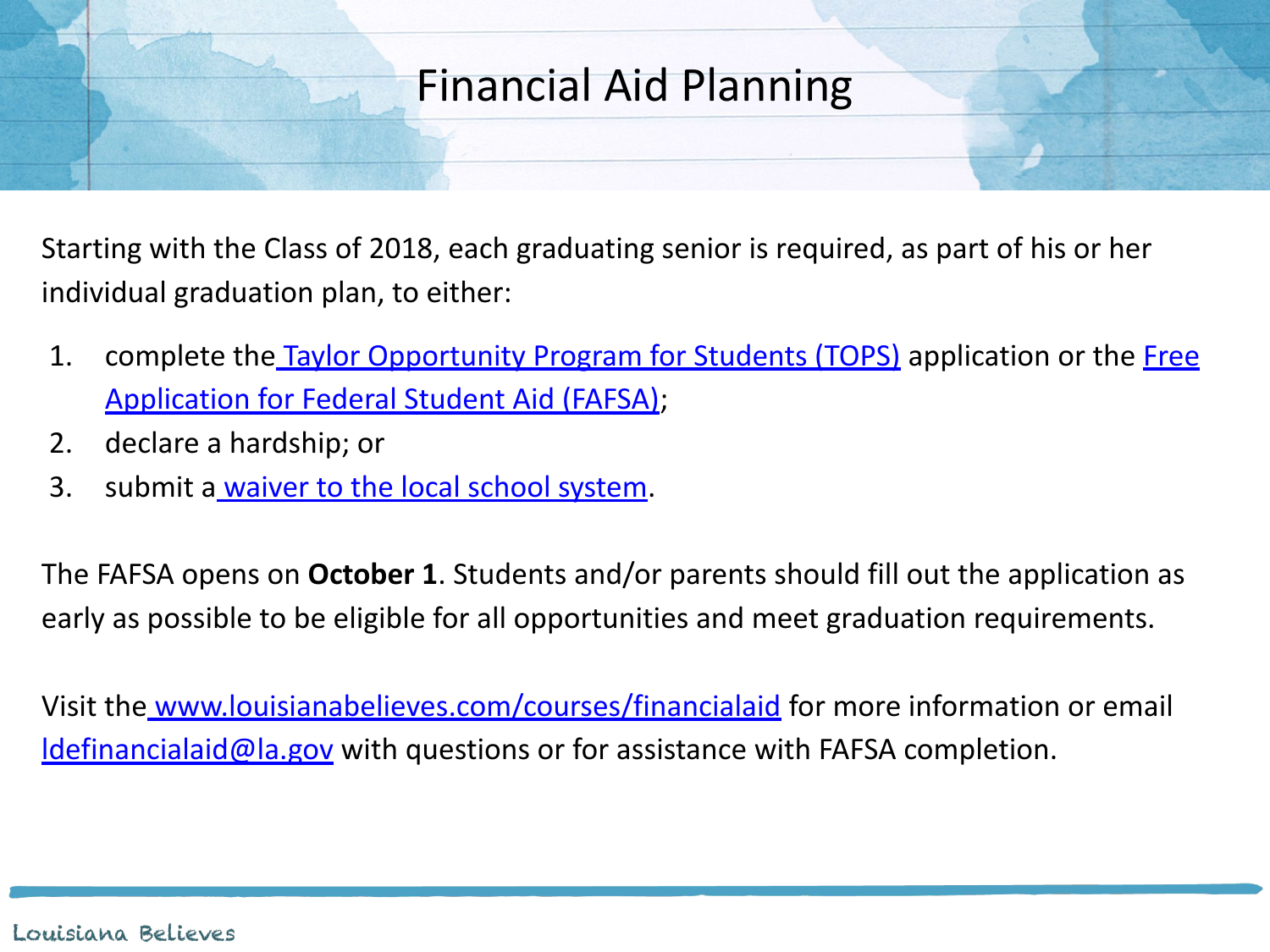### Supporting Student Learning

### **Why should families support student learning at home?**

- Learning should not end in the classroom.
- You play an important role in setting high expectations for learning.
- You can help your child become successful both in and outside the classroom.

### **Support starts with meaningful conversations:**

- Find out what your child knows.
- Discover what your child should be able to do.
- Talk to your child regularly about schoolwork.
- Meet and speak with your child's teacher(s) regularly.

#### Louisiana Believes